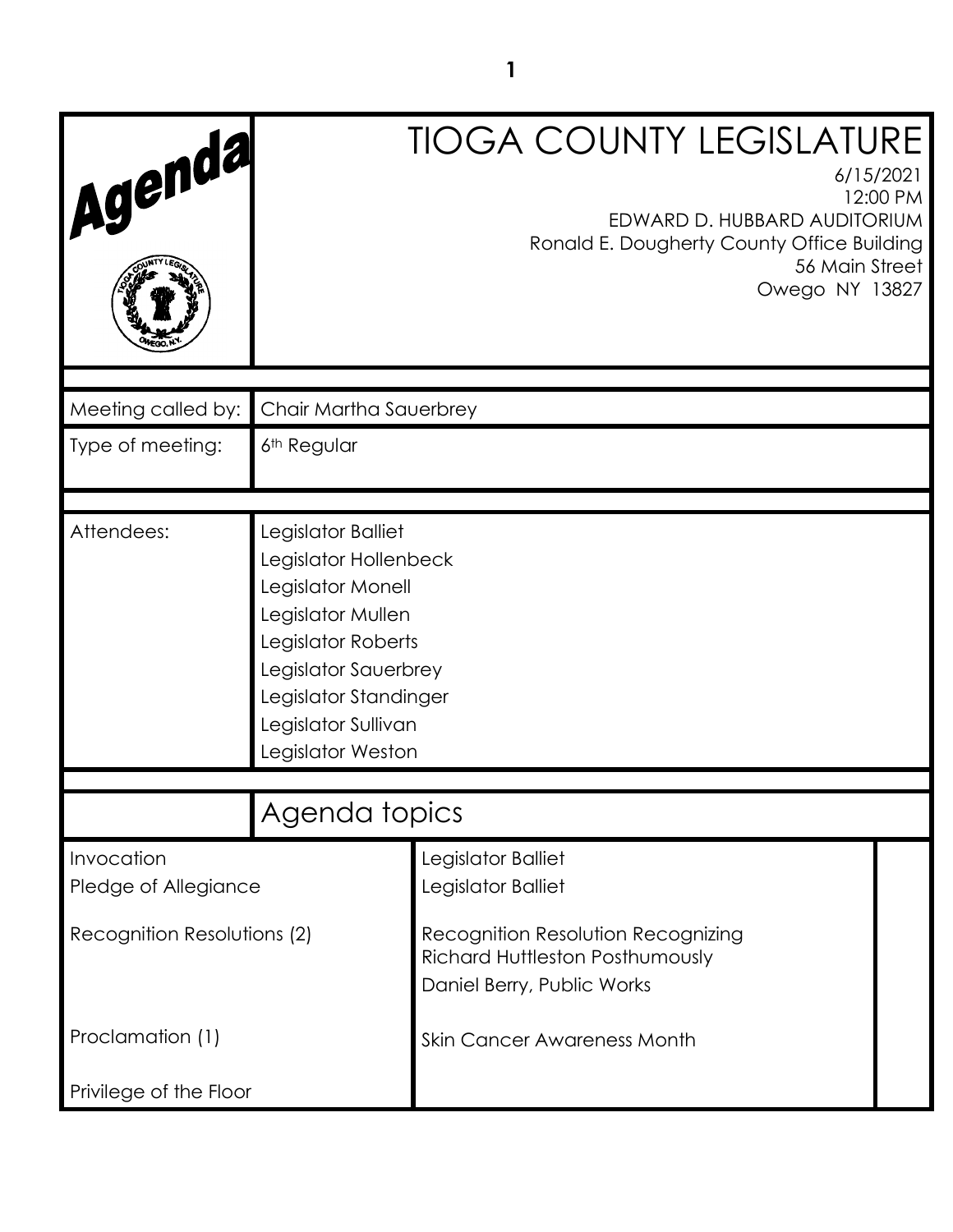| Approval of Minutes                            |                                                                                                                                                                                                                                                                                                                                                                                            |                           | May 11 and 20, 2021                                                                                                                                                                                                                     |  |
|------------------------------------------------|--------------------------------------------------------------------------------------------------------------------------------------------------------------------------------------------------------------------------------------------------------------------------------------------------------------------------------------------------------------------------------------------|---------------------------|-----------------------------------------------------------------------------------------------------------------------------------------------------------------------------------------------------------------------------------------|--|
| <b>Petitions, Communications &amp; Notices</b> |                                                                                                                                                                                                                                                                                                                                                                                            |                           |                                                                                                                                                                                                                                         |  |
| Appointments/Reappointments                    |                                                                                                                                                                                                                                                                                                                                                                                            |                           | <b>Chief Information Officer Search Committee</b>                                                                                                                                                                                       |  |
| <b>Reports Standing Committees</b>             |                                                                                                                                                                                                                                                                                                                                                                                            |                           |                                                                                                                                                                                                                                         |  |
| <b>RESOLUTIONS:</b>                            | 1.                                                                                                                                                                                                                                                                                                                                                                                         |                           | Adopt Local Law No. 3 of 2021 - A Local Law Authorizing Twelve (12)<br>and Thirteen (13) Year-Old Licensed Hunters to Hunt Deer with a<br>Firearm or Crossbow during Hunting Season with the Supervision of<br>an Adult Licensed Hunter |  |
|                                                | 2.                                                                                                                                                                                                                                                                                                                                                                                         |                           | Amend Erroneous Assessment Town of Tioga                                                                                                                                                                                                |  |
|                                                | 3.                                                                                                                                                                                                                                                                                                                                                                                         |                           | Authorize Acceptance of Year Three Funding from the NYS Office of<br>Indigent Legal Services and Accept Year Three Funding for Hurrell-<br>Harring Grant and Amend 2021 Budget                                                          |  |
|                                                | 4.                                                                                                                                                                                                                                                                                                                                                                                         |                           | Authorize the Submission of EMPG21 Grant Application -<br>Office of Emergency Services                                                                                                                                                  |  |
|                                                | 5.                                                                                                                                                                                                                                                                                                                                                                                         |                           | Authorize the Submission of Homeland Security Grant Application<br>(SHSP21) – Office of Emergency Services                                                                                                                              |  |
|                                                | Authorize the Submission of Statewide Interoperable<br>6.<br>Communications "Formula" Grant (SICG20) Application 2020 -<br>Office of Emergency Services<br>Authorization for the Department of Economic Development and<br>7.<br>Planning to Submit an Application and Administer a USDA<br>Community Facilities Direct Loan and Grant for Village of Nichols<br><b>Equipment Purchase</b> |                           |                                                                                                                                                                                                                                         |  |
|                                                |                                                                                                                                                                                                                                                                                                                                                                                            |                           |                                                                                                                                                                                                                                         |  |
|                                                | 8.                                                                                                                                                                                                                                                                                                                                                                                         | <b>Bridge BIN 3218770</b> | Award Design Services to Delta Engineers for Park Settlement Road                                                                                                                                                                       |  |
|                                                | 9.                                                                                                                                                                                                                                                                                                                                                                                         |                           | Modify 2021 Budget and Appropriation of Funds Reserve for E911 -<br>Office of Emergency Services                                                                                                                                        |  |
|                                                | 10.                                                                                                                                                                                                                                                                                                                                                                                        | <b>Sheriff's Office</b>   | Modify 2021 Budget and Transfer Funds - SHS20 Grant -                                                                                                                                                                                   |  |
|                                                |                                                                                                                                                                                                                                                                                                                                                                                            | Sheriff's Office          | Modify 2021 Budget and Transfer Funds - SHS19 Grant -                                                                                                                                                                                   |  |
|                                                |                                                                                                                                                                                                                                                                                                                                                                                            |                           | 12. Amend Tioga Career Center Budget                                                                                                                                                                                                    |  |
|                                                |                                                                                                                                                                                                                                                                                                                                                                                            |                           | 13. Transfer of Funds Budget Modification - Mental Hygiene                                                                                                                                                                              |  |
|                                                |                                                                                                                                                                                                                                                                                                                                                                                            |                           | 14. Authorize Board of Elections Budget Transfer                                                                                                                                                                                        |  |
|                                                |                                                                                                                                                                                                                                                                                                                                                                                            |                           | 15. Appropriations of Funds - Social Services                                                                                                                                                                                           |  |
|                                                |                                                                                                                                                                                                                                                                                                                                                                                            |                           | 16. Transfer of Funds - Social Services                                                                                                                                                                                                 |  |
|                                                | 17.                                                                                                                                                                                                                                                                                                                                                                                        | Mental Hygiene            | Authorize Creation of a Full-Time Clinical Social Worker Position -                                                                                                                                                                     |  |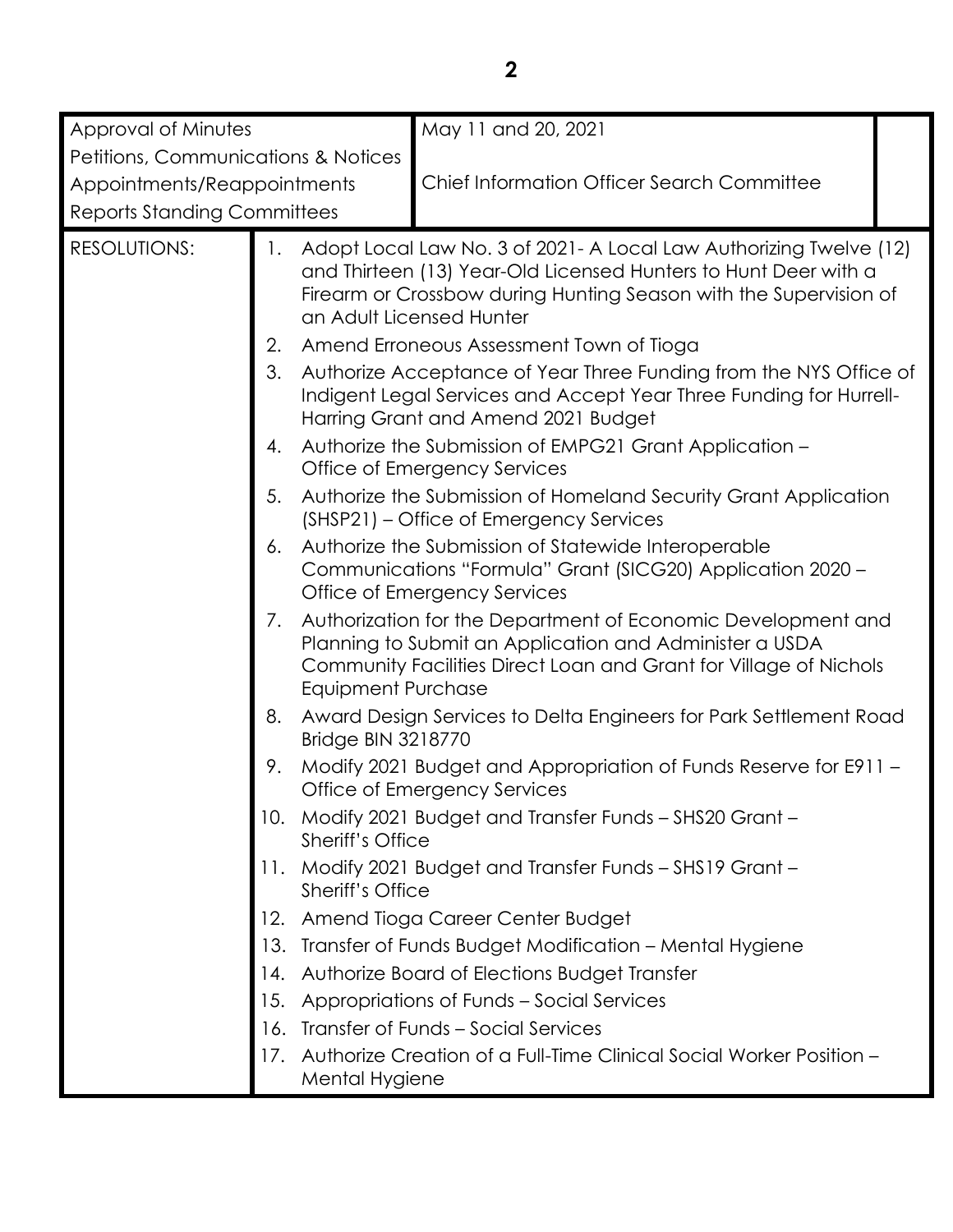|  | 18. Authorization to Create and Fill One (1) Temporary Part-Time<br>Veteran's Service Officer Position; Authorize Budget Modification<br>and Appropriation for Tioga County Veterans' Service Agency |
|--|------------------------------------------------------------------------------------------------------------------------------------------------------------------------------------------------------|
|  | 19. Authorize Creation of Additional Part-Time Assistant Public Defender-<br><b>Public Defender's Office</b>                                                                                         |
|  | 20. Authorize to Appoint Part-Time Paralegal - Public Defender's Office<br>Authorize Appointment of Director of Employment and Transitional<br>Support - Social Services                             |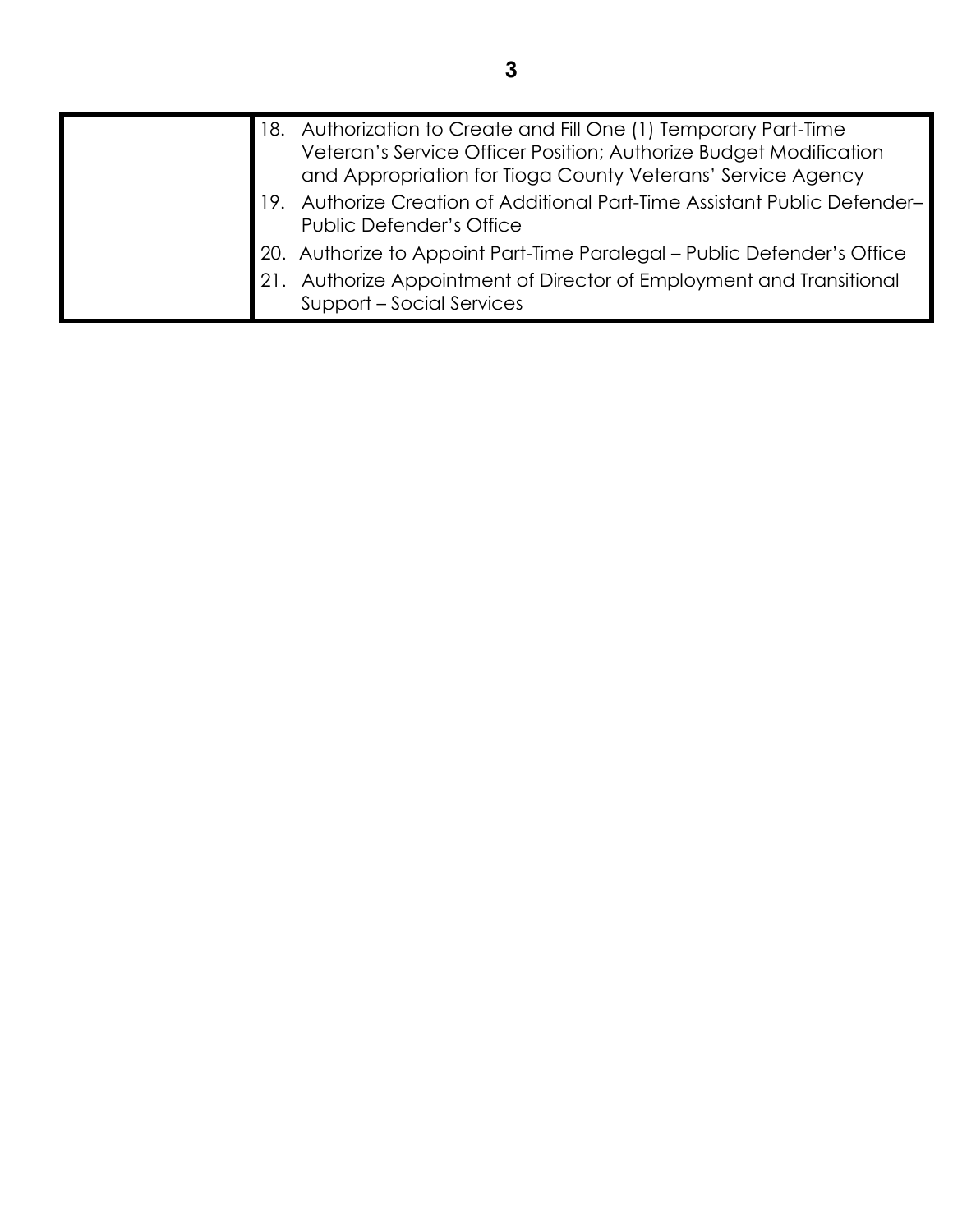REFERRED TO: LEGISLATIVE WORKSESSION

# RESOLUTION NO. –21 RECOGNITION RESOLUTION RECOGNIZING RICHARD HUTTLESTON POSTHUMOUSLY

WHEREAS: Richard Huttleston passed away on April 22, 2021; and

WHEREAS: The Tioga County Legislature would like to posthumously recognize Mr. Huttleston for his dedicated service as a Tioga County Legislator; and

WHEREAS: Dick was appointed to the position of Tioga County Legislator, District #1, on January 1, 1992 and was successfully re-elected up until his retirement on December 31, 2018; and

WHEREAS: To date, Dick was the second longest running Tioga County Legislator serving faithfully for 26 years; and

WHEREAS: Dick was extremely dedicated and loyal in the performance of his duties and responsibilities as Legislator; and

WHEREAS: Over the course of his Legislative career, Dick served as Chairman of several Legislative committees overseeing numerous departments with his longest running term as Chair of the Health and Human Services Committee for 14 years from 1999-2013 and returning as Chair of the Administrative Services Committee from 2014 until time of his retirement in 2018; and

WHEREAS: As Chair of the Health and Human Services Committee, Dick proudly served on the Tioga County Board of Health from January 1, 1998 – February 11, 2014 and enjoyed their monthly breakfast meetings and establishing friendships; faithfully attended Mental Hygiene's Community Service Board evening meetings; and served several years on the Tioga Opportunities, Inc. Office for the Aging Advisory Council, which was a program area he was most passionate about; and

WHEREAS: Dick is survived by his daughter, Teri, and was predeceased by his wife, Marian, son, Gary, and grandson, Lon; therefore be it

RESOLVED: That the Tioga County Legislature, on its own behalf, as well as on behalf of the citizens of Tioga County, express sincere gratitude and recognize Richard Huttleston posthumously for his years of dedicated service to Tioga County as a Tioga County Legislator; and be it further

RESOLVED: That this resolution be spread upon the minutes of this meeting and a certified copy be presented to the family of Richard Huttleston.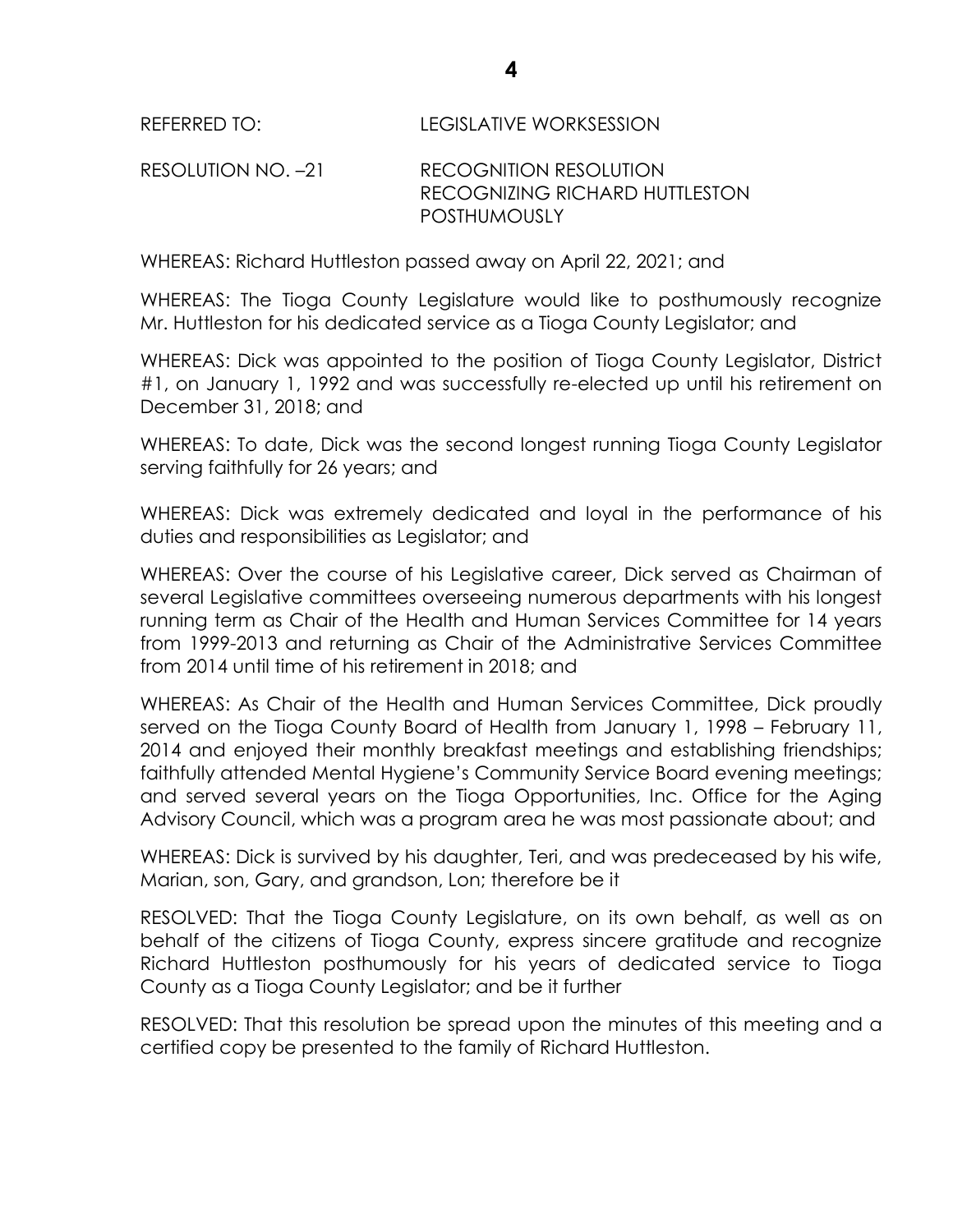#### RESOLUTION NO. -21 RECOGNIZING DANIEL BERRY'S 23 YEARS OF DEDICATED SERVICE TO TIOGA COUNTY

WHEREAS: Daniel Berry started his employment with Tioga County as Laborer of Public Works April 27, 1998 and was promoted to HEO II on December 16, 2020; and

WHEREAS: Daniel Berry has been a dedicated and loyal employee in the performance of his duties and responsibilities during the past 23 years to the Public Works Department. He has earned the respect of his colleagues and peers throughout Tioga County; and

WHEREAS: Mr. Berry is retiring on June 24, 2021; therefore be it

RESOLVED: That the Tioga County Legislature, on its own behalf, as well as on behalf of the citizens of Tioga County, express sincere gratitude to Daniel Berry for his 23 years of dedicated and loyal service to the residents of Tioga County; and be it further

RESOLVED: That this resolution be spread upon the minutes of this meeting and a certified copy be presented to this dedicated and outstanding employee, Daniel Berry.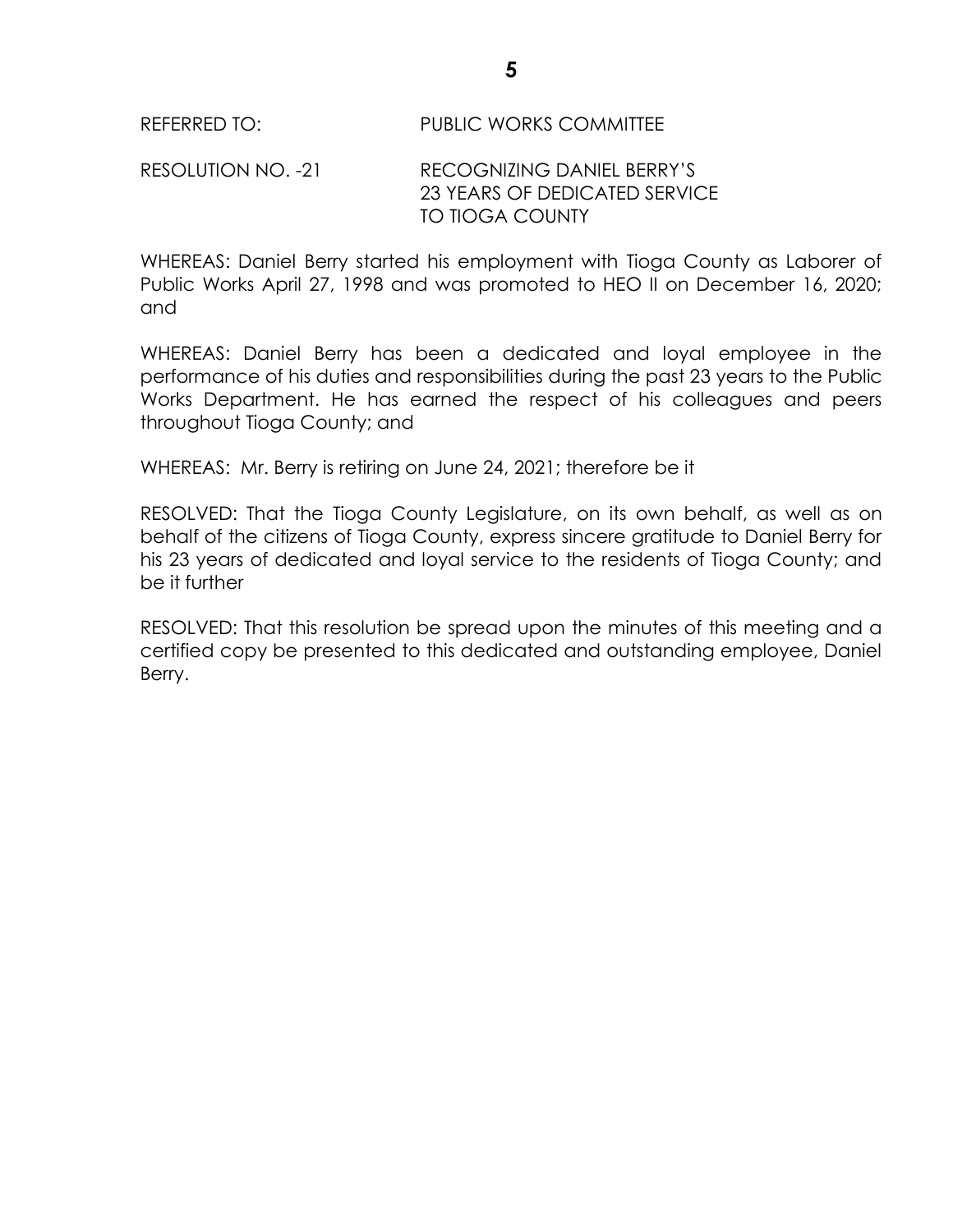#### **County of Tioga EXECUTIVE PROCLAMATION**

WHEREAS: Skin cancer is the most common cancer in the United States and worldwide, affecting 1 in 5 Americans by the age of 70; and

WHEREAS: Melanoma, the third most common form of skin cancer and the most deadly, is estimated to kill approximately 7,180 individuals in 2021; and

WHEREAS: According to the New York State Cancer Registry, Tioga County averages about 20 cases of Melanoma annually; and

WHEREAS: If caught early, Melanoma has a 5-year survival rate of 99%; and

WHEREAS: Routine skin cancer screenings and self-examinations for abnormal moles and spots can help catch Melanomas early on; and

WHEREAS: Rates of Melanoma and other skin cancers can be further reduced through routine sun safety practices including: applying sunscreen with a minimum of SPF 15, seeking shaded areas, dressing in long sleeved clothing, wearing sun glasses and wide-brimmed hats, and limiting time outdoors between the hours of 10am and 4pm when the sun's UV rays are strongest; and

WHEREAS: Tioga County Public Health, in partnership with the Cancer Prevention in Action grant funded by New York State, emphasize the importance of sun safety through education and outreach to local daycares, outdoor recreation facilities, outdoor worksites, and the community in general; therefore

THE TIOGA COUNTY LEGISLATURE does hereby proclaim the month of June 2021 as

#### **Skin Cancer Awareness Month**

And urges all residents to practice sun safety year round and seek medical advice for any abnormal moles or spots.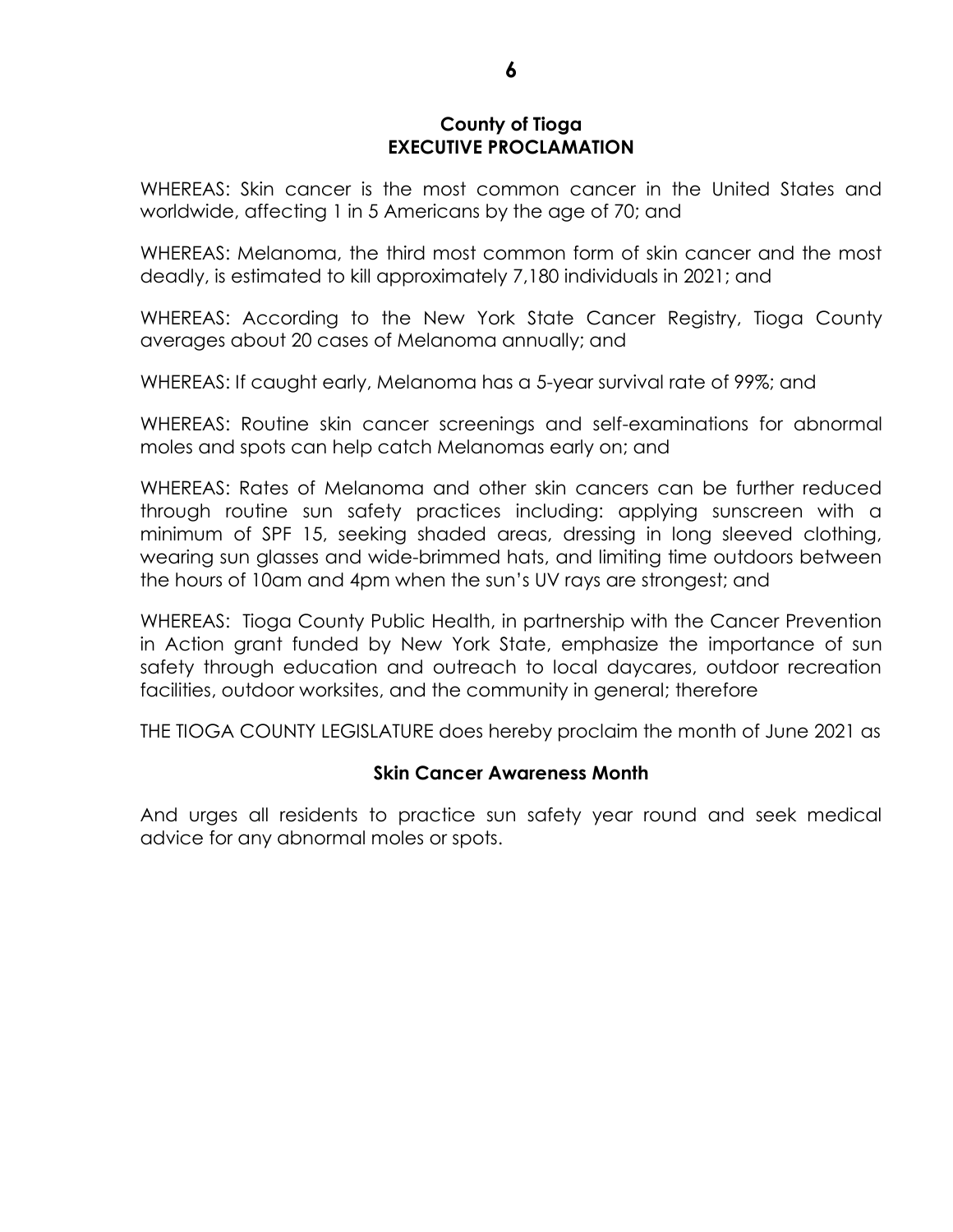#### REFERRED TO: LEGISLATIVE WORKSESSION

RESOLUTION NO. –21 ADOPT LOCAL LAW NO. 3 OF 2021

WHEREAS: A public hearing was held on May 20, 2021, following due notice thereof to consider the adoption of Local Law Introductory No. C of 2021 of the Year 2021 A Local Law authorizing twelve (12) and thirteen (13) year-old licensed hunters to hunt deer with a firearm or crossbow during hunting season with the supervision of an adult licensed hunter; and

WHEREAS: It is in the best interests of the residents of Tioga County to adopt such Local Law which will be Local Law No. 3 of 2021; therefore be it

RESOLVED: That the following Local Law be and hereby is adopted:

County of Tioga

Local Law No. 3 of the Year 2021.

A Local Law authorizing twelve (12) and thirteen (13) year-old licensed hunters to hunt deer with a firearm or crossbow during hunting season with the supervision of an adult licensed hunter.

Be It Enacted by the Legislature of the County of Tioga as follows:

# SECTION 1: LEGISLATIVE INTENT

The intent of this Local Law is to authorize Tioga County to permit twelve (12) and thirteen (13) year-old individuals to participate in the new and safe hunting opportunities in accordance with Environment Conservation Law §11-0935. The enacted 2021-2022 New York State Budget includes a pilot program allowing the opportunity for young hunters, ages twelve (12) and thirteen (13), to hunt deer with firearms and crossbow through 2023 if a county authorizes such action within their municipality. Tioga County is passing this Local Law, as hunting is a valued tradition for many families and this new opportunity allows experienced, adult hunters to introduce the value of hunting to the next generation. Furthermore, teaching young people safe, responsible, and ethical hunting practices will ensure a rewarding experience for the youth, while providing quality food to families and contributing to important deer management population control practices.

#### SECTION 2: PILOT PROGRAM AUTHORIZATION

Pursuant to Environmental Conservation Law, ECL §11-0935, Tioga County elects to participate in the temporary program to allow for young hunters, ages twelve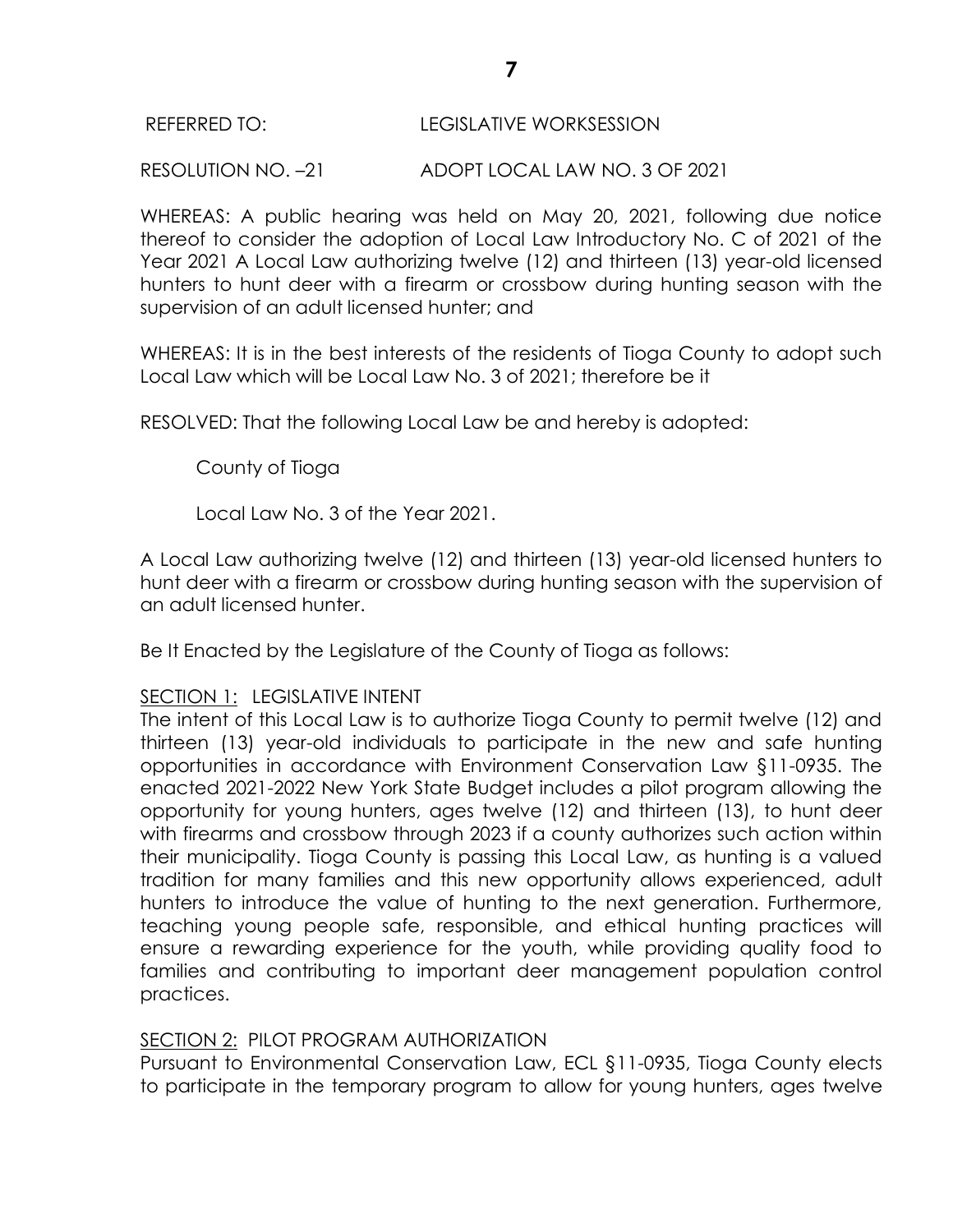SECTION 3: STATE REQUIREMENTS TO ADHERE ONCE AUTHORIZED Twelve (12) and thirteen (13) year-old licensed hunters shall be allowed to hunt deer with the following requirements to be followed:

- A. Twelve (12) and thirteen (13) year-old licensed hunters shall be under the supervision of a licensed adult hunter, age twenty-one (21) years or older, with a rifle, shotgun, or muzzle loading firearm in areas where and during the hunting season in which such firearms may be used; and
- B. Twelve (12) and thirteen (13) year-old licensed hunters shall be allowed to hunt under the supervision of a licensed adult hunter, age twenty-one (21) years or older, with a crossbow during the times when other hunters may use crossbows; and
- C. Supervision of a licensed adult hunter, age twenty-one (21) years or older, with at least three (3) years of experience who exercises dominion and control over the youth hunter at all times is required; and
- D. All licensed twelve (12) and thirteen (13) year-old hunters, as well as their adult supervisors, shall be required to wear fluorescent orange or pink clothing while engaged in hunting to an extent and covering so designated pursuant to the law, rules, and regulations promulgated by the State of New York; and
- E. All licensed twelve (12) and thirteen (13) year-old hunters shall remain at ground level while hunting deer with a crossbow, rifle, shotgun, or muzzleloader; and
- F. Notwithstanding any State or Federal Law to the contrary, this local law shall not authorize the hunting of bear by twelve (12) and thirteen (13) year-olds with a firearm or crossbow.

# SECTION 4: LOCAL LAW FILING REQUIREMENTS

A copy of this Local Law shall be sent to the New York State Department of Conservation as well as the New York State Department of State.

# SECTION 5: SEVERABILITY

If any clause, sentence, paragraph, subdivision, section or part of this law, or the application thereof to any person, individual, corporation, firm, partnership, entity or circumstance shall be adjudged by any court of competent jurisdiction to be invalid or unconstitutional, such order or judgement shall not affect, impair, effect,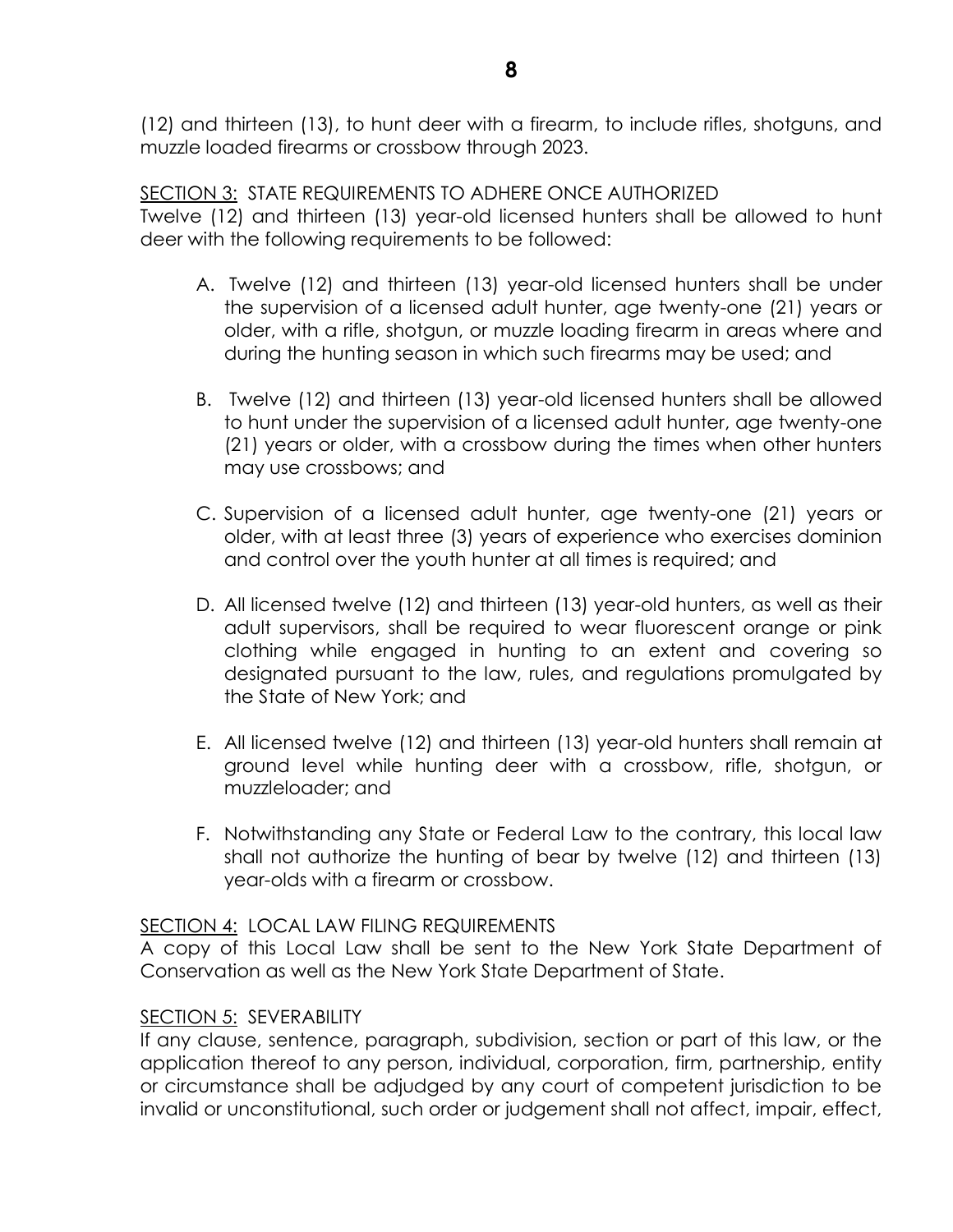or invalidate the remainder thereof, but shall be confined in its operation to the clause, sentence, paragraph, subdivision, section or part of this law or in its application to the person, individual, corporation, firm, partnership, entity or circumstance directly involved in the controversy in which such order or judgment shall be rendered.

# SECTION 6: EFFECTIVE DATE

This Local Law shall take effect immediately upon filing and publication in accordance with Section 27 of the Municipal Home Rule.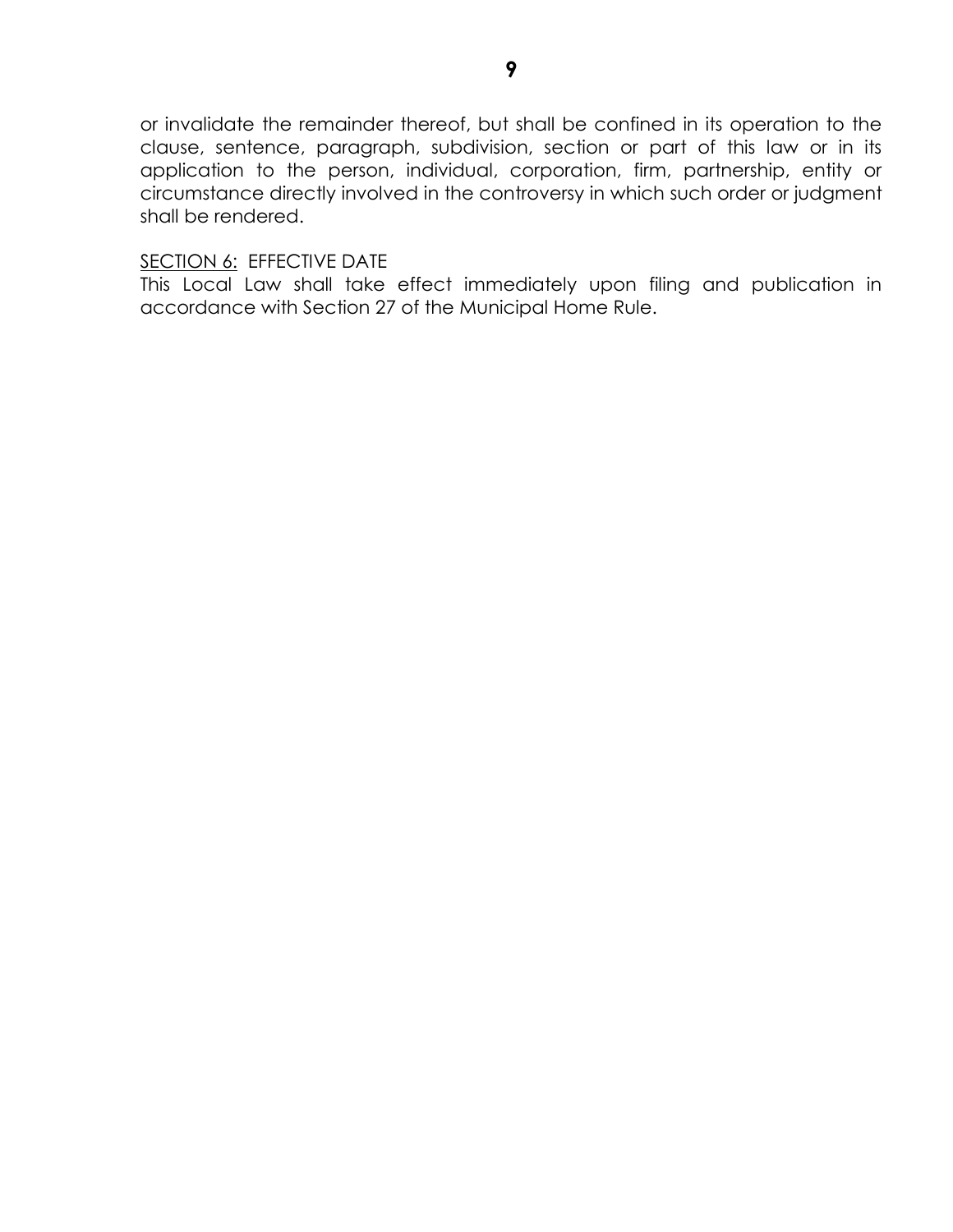#### REFERRED TO: FINANCE COMMITTEE

#### RESOLUTION NO. -21 AMEND ERRONEOUS ASSESSMENT TOWN OF TIOGA

WHEREAS: An erroneous application for Corrected Tax Roll for the year 2021 indicated that parcel 148.00-1-11.11 Account #30 in the Town of Tioga assessed to Cindy Agnellino was erroneous in that the Tioga Central School District returned an unpaid school bill that was protected by bankruptcy; and

WHEREAS: Resolution 76-21 authorized a new bill be issued to Ms. Agnellino, and the erroneous school tax of \$2,864.47 be charged back to the Tioga Central School District; and

WHEREAS: The Treasurer has agreed to grant Tioga Central School District's request to be made whole and the County take on the burden of bankruptcy collection for this bill; therefore be it

RESOLVED: That the County Treasurer's Office will issue a check to Tioga Central School district in the amount of \$2,864.47; and be it further

RESOLVED: That the erroneous Resolution 76-21 be null and void, and the accounts in the Office of the County Treasurer be corrected.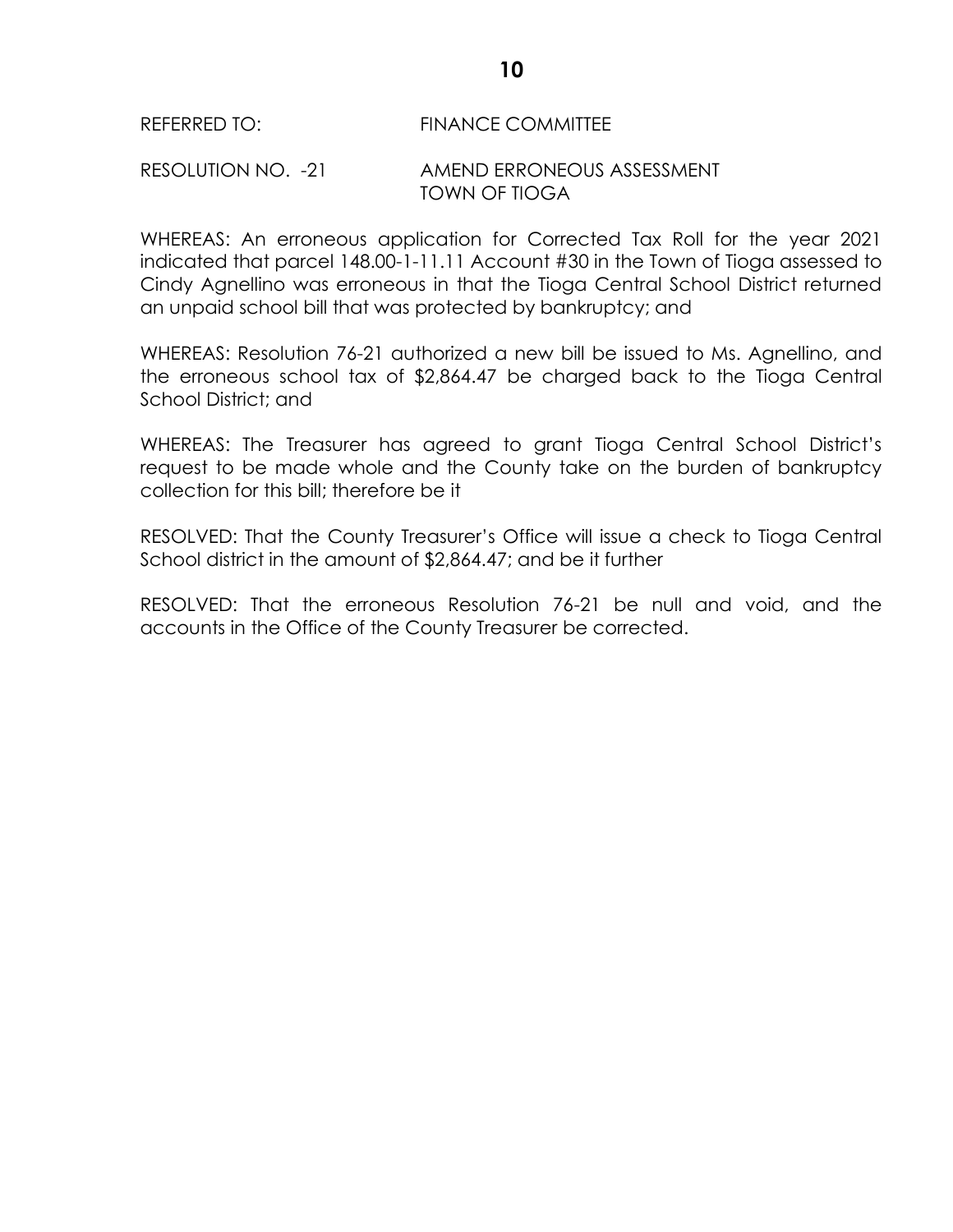RESOLUTION NO. -21 AUTHORIZE ACCEPTANCE OF YEAR THREE FUNDING FROM THE NYS OFFICE OF INDIGENT LEGAL SERVICES AND ACCEPT YEAR THREE FUNDING FOR HURRELL-HARRING GRANT AND AMEND 2021 BUDGET

WHEREAS: By Resolution No. 257-18 adopted on November 13, 2018 Tioga County entered into a five-year agreement with the New York State Office of Indigent Legal Services for distribution of funds to provide representation to persons legally entitled to counsel but unable to hire an attorney; and

WHEREAS: The allocated amount to Tioga County from NYS Office of Indigent Legal Services for the fiscal year April 2020 – March 2021 is \$462,608.65; and

WHEREAS: It is necessary for Tioga County to adopt the third year funding budget for said distribution in said amount of \$462,608.65; and

WHEREAS: Said funding in the amount of \$462,608.65 needs to be appropriated and the 2021 budget be amended; now therefore be it

RESOLVED: That the Tioga County Legislature hereby approves the third year budget of said distribution in the amount of \$462,608.65 and the Chair of the Legislature is hereby authorized to execute the third year ILS Hurrell–Harring contract amendment; and be it further

RESOLVED: That upon execution of the third year contract amendment, the ILS HH Grant of \$462,608.65 be appropriated and the 2021 Budget be amended as follows:

|    | \$462,608.65 |
|----|--------------|
|    | \$127,458.00 |
|    | \$108,000.00 |
|    | 6,400.00     |
|    | 10,500.00    |
| S  | 12,000.00    |
| \$ | 2,500.00     |
| \$ | 2,500.00     |
|    | 41,516.39    |
| \$ | 3,100.00     |
|    | 2,000.00     |
|    |              |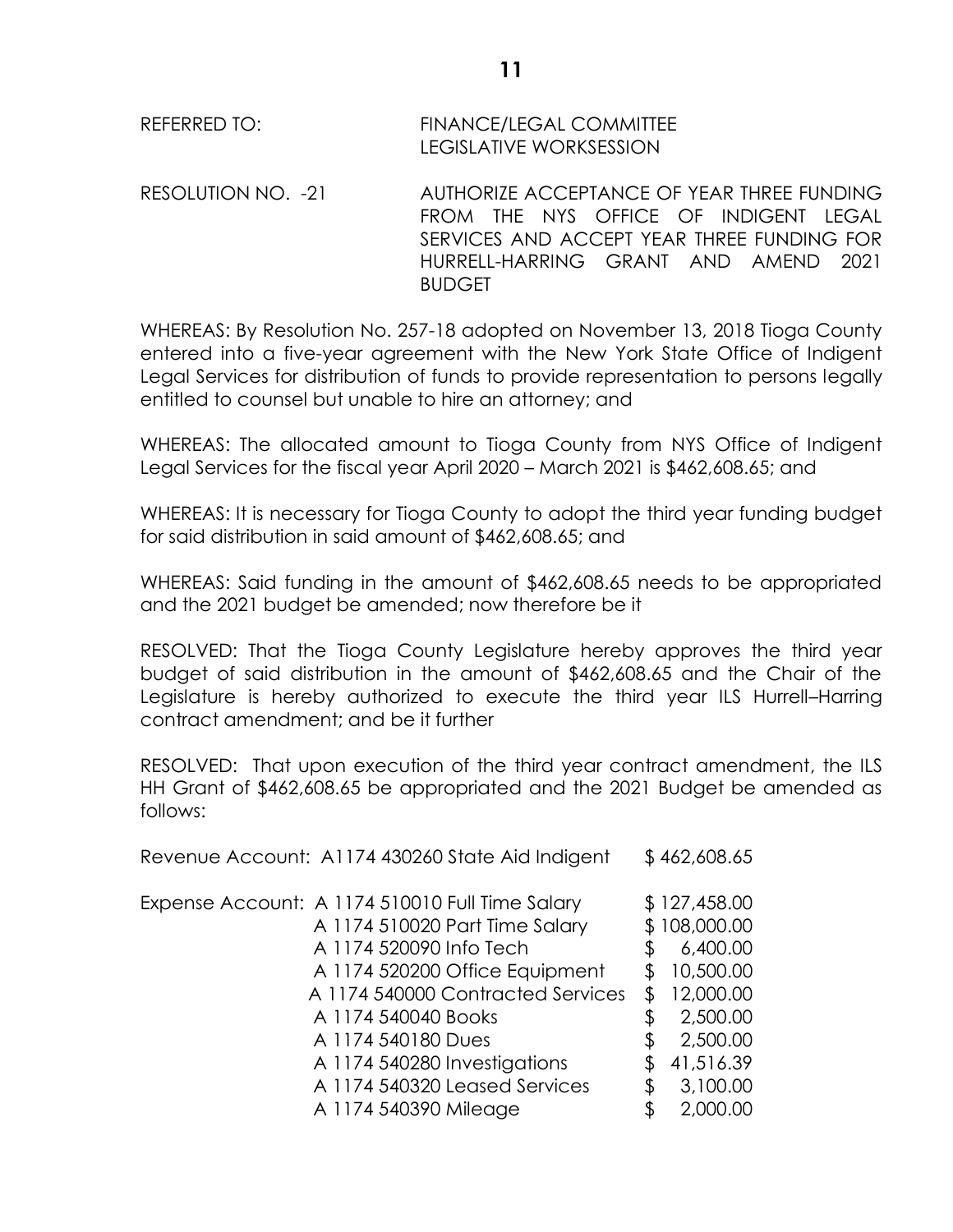| A 1174 540420 Supplies          | \$<br>8,500.00 |
|---------------------------------|----------------|
| A 1174 540480 Postage           | 1,000.00       |
| A 1174 540550 Rent              | \$<br>7,500.00 |
| A 1174 540620 Software Expenses | 24,634.26      |
| A 1174 540733 Training/CLE      | \$<br>5,000.00 |
| A 1174 581088 Retirement        | 10,120.00      |
| A 1174 583088 Social Security   | 12,600.00      |
| A 1174 585588 Disability        | \$<br>200.00   |
| A 1174 584088 Workers Comp      | \$<br>7,000.00 |
| A 1174 586088 Health Ins/HRA    | 70,000.00      |
| A 1174 588988 EAP               | \$<br>80.00    |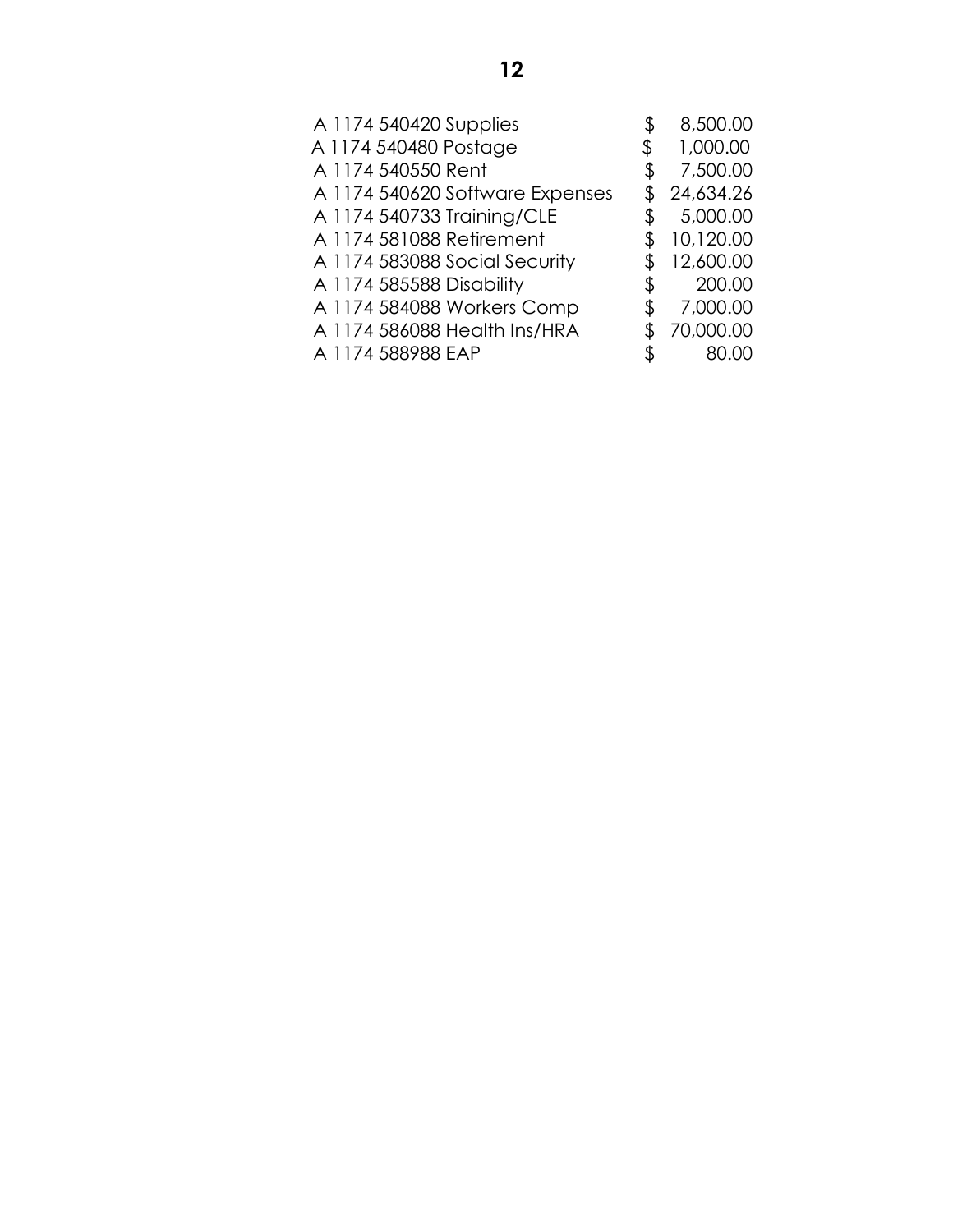#### RESOLUTION NO. -21 AUTHORIZE THE SUBMISSION OF EMPG21 GRANT APPLICATION OFFICE OF EMERGENCY SERVICES

WHEREAS: The NYS Department of Homeland Security/Federal Emergency Management Agency has issued an Emergency Management Performance Grant (EMPG21) in the amount of \$23,664; and

WHEREAS: County Policy #47 requires that a resolution be approved before any such grant application is submitted. However, due to the short notification period, the Tioga County Office of Emergency Services had to submit an application for this funding by April 30, 2021; therefore be it

RESOLVED: That the Tioga County Office of Emergency Services be given authorization to apply for the 2021 EMPG grant application, after the fact, to be in compliance with county policy.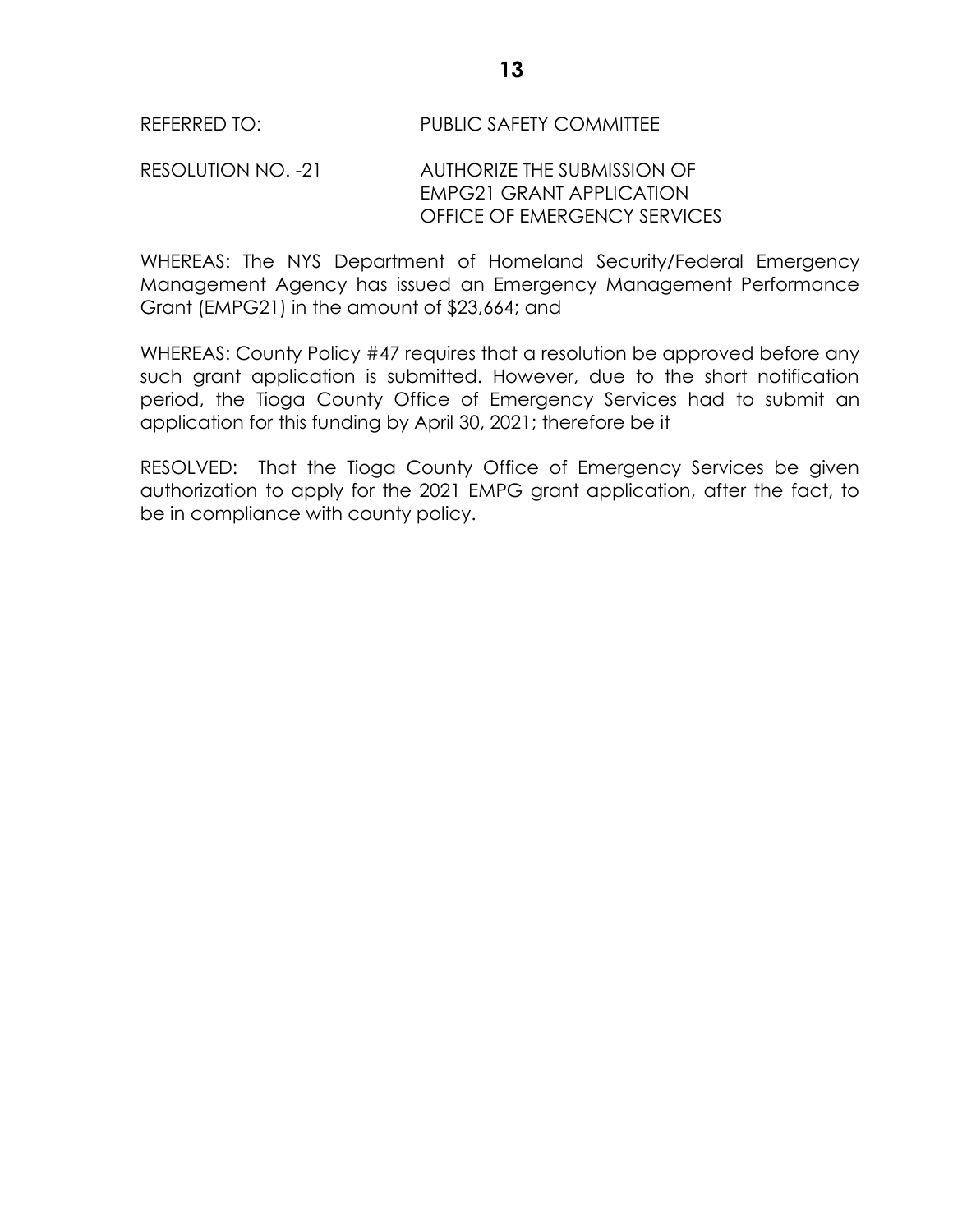#### REFERRED TO: PUBLIC SAFETY COMMITTEE

#### RESOLUTION NO. -21 AUTHORIZE THE SUBMISSION OF HOMELAND SECURITY GRANT APPLICATION (SHSP21) OFFICE OF EMERGENCY SERVICES

WHEREAS: The NYS Department of Homeland Security/Federal Emergency Management Agency has issued a grant of \$59,750 to the Tioga County Office of Emergency Services. 25% of the monies will be appropriated to the Sheriff's Office (\$14,938) and 75% to Emergency Management (\$44,812); and

WHEREAS: County Policy #47 requires that a resolution be approved before any such grant application is submitted. However, due to the short notification period, the Tioga County Office of Emergency Services had to submit an application for this funding by April 28, 2021; therefore be it

RESOLVED: That the Tioga County Office of Emergency Services be given authorization to apply for the 2021 Homeland Security grant application, after the fact, to be in compliance with county policy.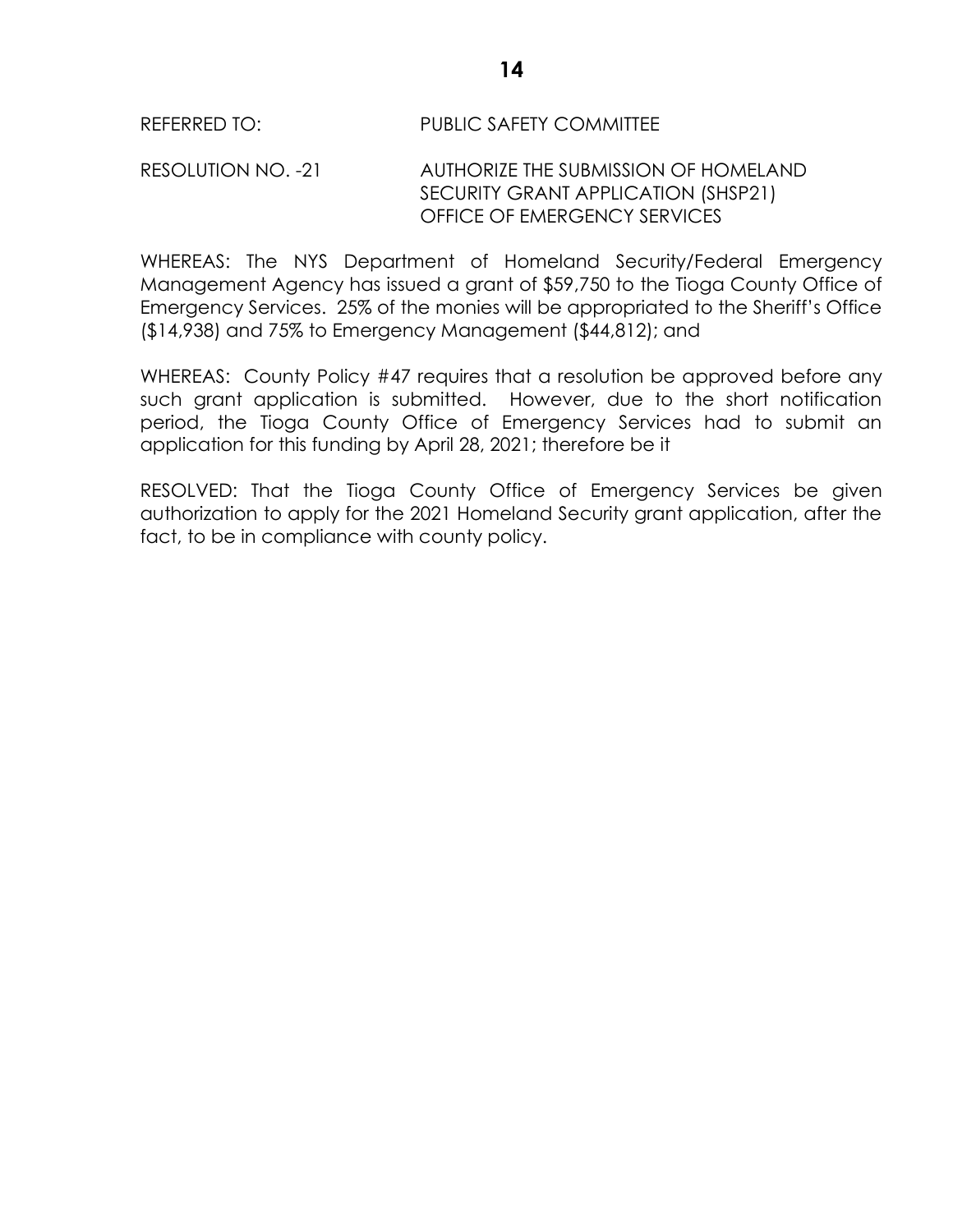RESOLUTION NO. -21 AUTHORIZE THE SUBMISSION OF STATEWIDE INTEROPERABLE COMMUNICATIONS FORMULA" GRANT (SICG 20) APPLICATION 2020 OFFICE OF EMERGENCY SERVICES

WHEREAS: The Office of Homeland Security and Emergency Services has issued a Statewide Interoperable Communications "Formula" Grant 2020 to the Tioga County Office of Emergency Services. The grant will be used for upgrading the radio communications in the county and there is no local share associated with said grant; and

WHEREAS: County Policy #47 requires that permission be obtained prior to submitting said application. However, due to the short notification period, the Tioga County Office of Emergency Services had to submit an application for this funding by June 11, 2020; therefore be it

RESOLVED: That the Tioga County Office of Emergency Services be authorized to submit the Statewide Interoperable Communications Formula Grant application 2020, after the fact, to be in compliance with county policy.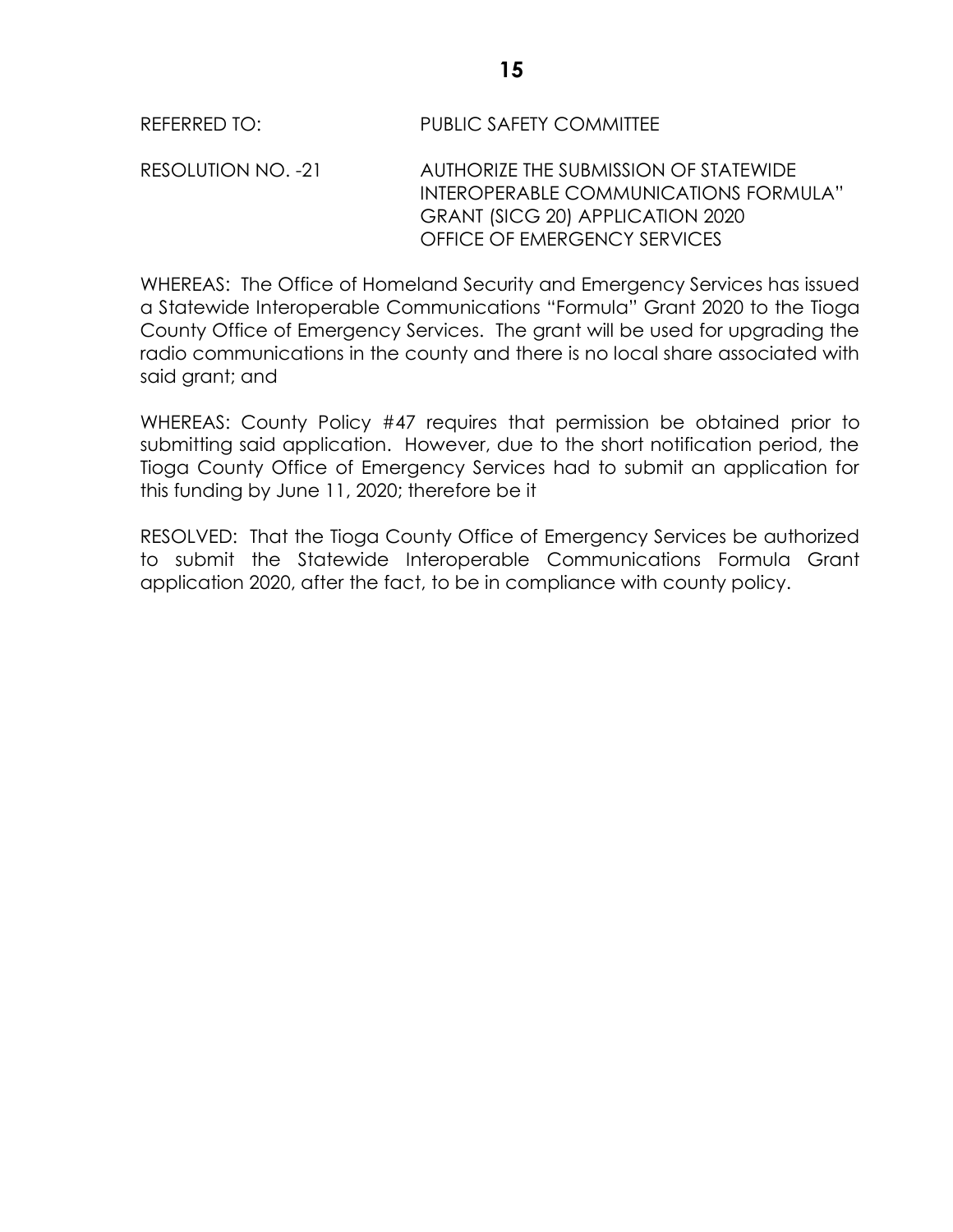RESOLUTION NO. – 21 AUTHORIZATION FOR THE DEPARTMENT OF ECONOMIC DEVELOPMENT AND PLANNING TO SUBMIT AN APPLICATION AND ADMINISTER A USDA COMMUNITY FACILITIES DIRECT LOAN AND GRANT FOR VILLAGE OF NICHOLS EQUIPMENT PURCHASE

WHEREAS: The United States Department of Agriculture (USDA) Community Facilities Direct Loan and Grant Program provides affordable funding to develop essential community facilities in rural areas; and

WHEREAS: An essential community facility is defined as a facility that provides an essential service to the local community for the orderly development of the community in a primarily rural area; and

WHEREAS: Rural areas include cities, villages, townships and towns with no more than 20,000 residents according to the latest US Census Data; and

WHEREAS: Funds can be used to purchase, construct, and/or improve essential community facilities, purchase equipment and pay related project expenses; and

WHEREAS: The Village of Nichols fits the USDA defined criteria under the Community Facilities Direct Loan and Grant Program; and

WHEREAS: The Village of Nichols has identified a need for the purchase of equipment to properly care and maintain Village streets and catch basins; and

WHEREAS: The Village of Nichols has approved a resolution in support of an application to the USDA Community Facilities Direct Loan and Grant Program and is desirous of the Department of Economic Development and Planning conducting this activity for them; and

WHEREAS: There is interest and opportunity for said equipment to be shared among other municipalities within Tioga County; and

WHEREAS: Tioga County supports and encourages shared services within the County; and

WHEREAS: The USDA Community Facilities Direct Loan and Grant Program grant/loan application will be in the name of the Village of Nichols and submitted for a total of up to \$186,200.63 in grant funds and \$152,345.96 in loan funds: and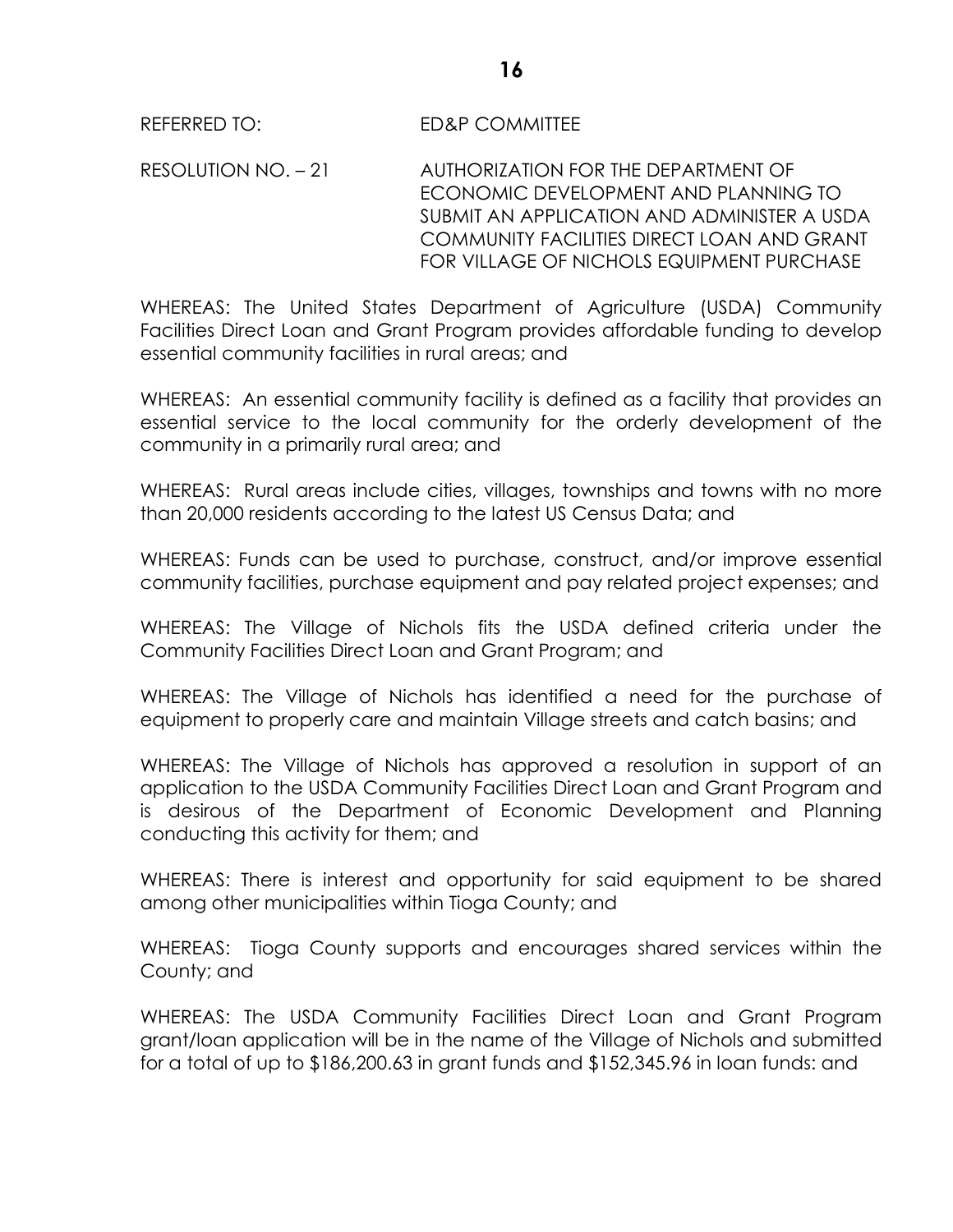WHEREAS: The Village of Nichols will assume all responsibility for the repayment of the loan portion of the requested funds; therefore be it

RESOLVED: That the Tioga County Legislature hereby authorizes the Department of Economic Development and Planning to submit and administer said grant/loan for a USDA Community Facilities Direct Loan and Grant Program in the amount of \$186,200.63 (grant) and \$152,345.96 (loan) on behalf of the Village of Nichols.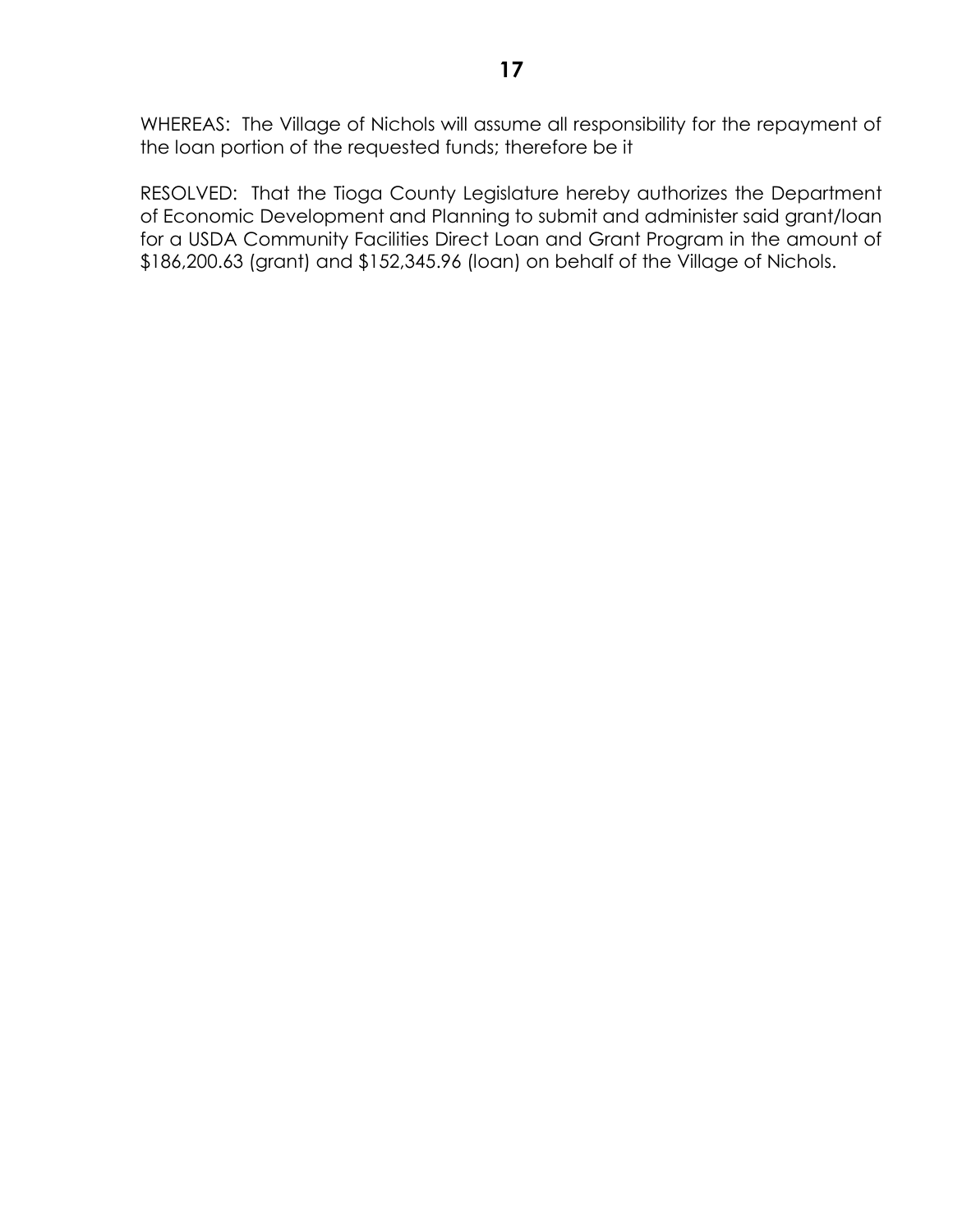RESOLUTION NO. -21 AWARD DESIGN SERVICES TO DELTA ENGINEERS FOR PARK SETTLEMENT ROAD BRIDGE BIN 3218770

WHEREAS: The Park Settlement Road Bridge BIN 3218770 is a bridge that needs repair due to a Tioga County Bridge inspection; and

WHEREAS: The Commissioner of Public Works received a proposal for design services for this project from Delta Engineers, Endwell, NY; and

WHEREAS: The proposal for this bridge came in at \$9,890.00; therefore be it

RESOLVED: That the Tioga County Legislature approve the proposal for Park Settlement Road Bridge BIN 3218770 for Delta Engineers not to exceed \$9,890.00 to be paid out of the Bridge Project account D5110 540050.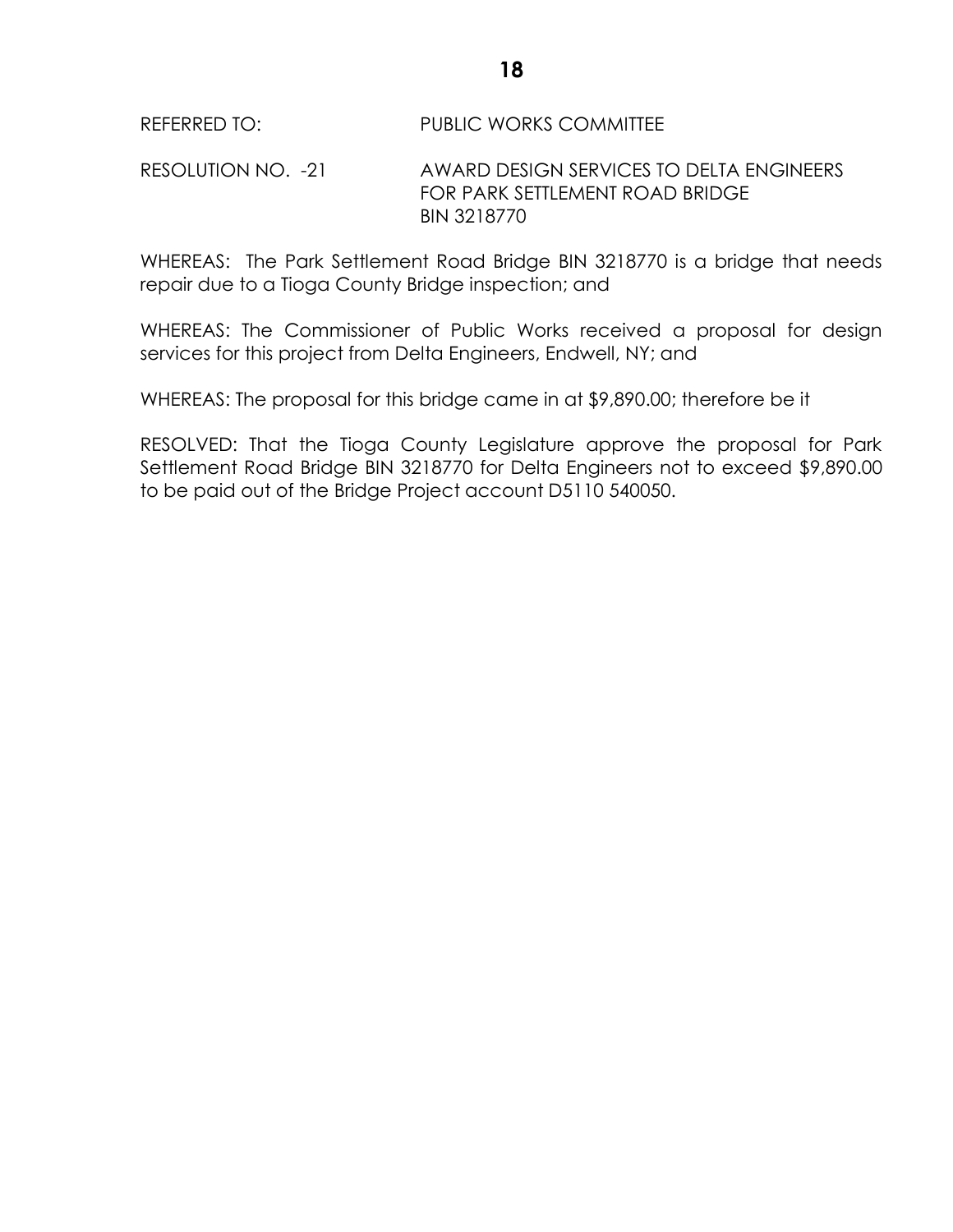| REFERRED TO: | <b>PUBLIC SAFETY COMMITTEE</b> |
|--------------|--------------------------------|
|              | <b>FINANCE COMMITTEE</b>       |

RESOLUTION NO. -21 MODIFY 2021 BUDGET AND APPROPRIATION OF FUNDS RESERVE FOR E911 OFFICE OF EMERGENCY SERVICES

WHEREAS: The Emergency Services Department has a need to replace the current computer aided dispatch system (CAD) and records management system; and

WHEREAS: Motorola Solutions, a NYS contract vendor, has a system that will meet our needs at a cost not to exceed \$965,000; and

WHEREAS: The County Attorney has reviewed and approved this contract; therefore be it

RESOLVED: That the following budget be appropriated from the Reserve for E911 as follows:

| FROM:<br>A388903 Reserve for E911       | \$965,000 |
|-----------------------------------------|-----------|
| TO:<br>A3410.520191 Emergency Equipment | \$965,000 |

And be it further

 $F_{\rm B}$  $\sim$ 

RESOLVED: That the Chair of the Legislature be authorized to sign the contract with Motorola.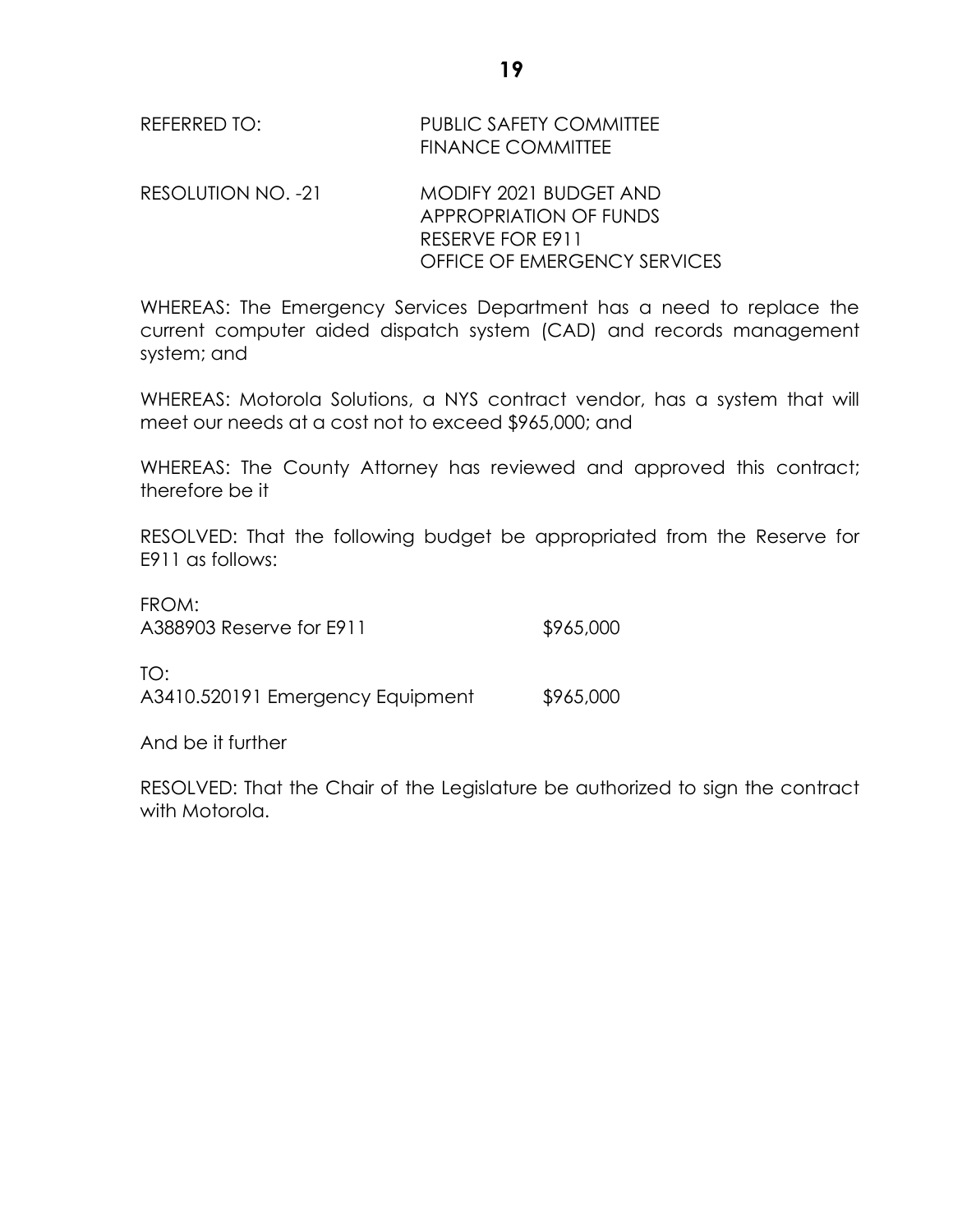## REFERRED TO: PUBLIC SAFETY COMMITTEE FINANCE COMMITTEE

RESOLUTION NO. -21 MODIFY 2021 BUDGET AND TRANSFER FUNDS – SHS20 GRANT SHERIFF'S OFFICE

WHEREAS: The 2020 NYS Homeland Security Grant (SHS20) budget was amended and approved by the State; and

WHEREAS: Legislative approval is needed to modify the 2021 budget and transfer funds between object of expenses; therefore be it

RESOLVED: That the 2021 budget be modified and transfer of funds be made as follows:

#### FROM:

| A3360.540620.SHS20 | Contracted Services | \$5,000 |
|--------------------|---------------------|---------|
| TO:                |                     |         |
| A3360.520130.SHS20 | Equipment (not car) | \$5,000 |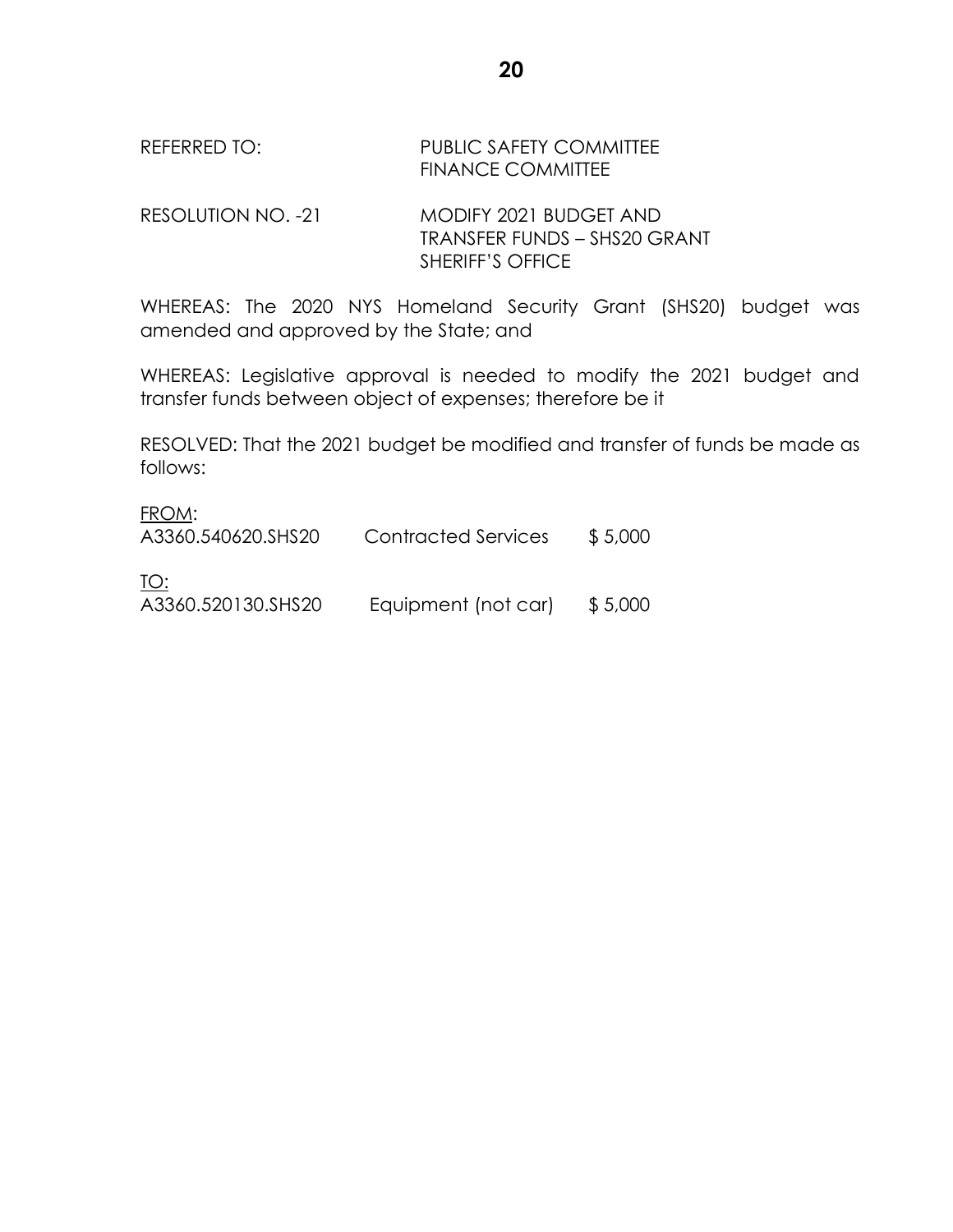## REFERRED TO: PUBLIC SAFETY COMMITTEE FINANCE COMMITTEE

RESOLUTION NO. -21 MODIFY 2021 BUDGET AND TRANSFER FUNDS – SHS19 GRANT SHERIFF'S OFFICE

WHEREAS: The 2019 NYS Homeland Security Grant (SHS19) budget was amended and approved by the State; and

WHEREAS: Legislative approval is needed to modify the 2021 budget and transfer funds between object of expenses; therefore be it

RESOLVED: That the 2021 budget be modified and transfer of funds be made as follows:

#### FROM:

| A3360.540140.SHS19 | Contracted Services | \$3,465.79 |
|--------------------|---------------------|------------|
| TO:                |                     |            |
| A3360.520130.SHS19 | Equipment (not car) | \$3,465.79 |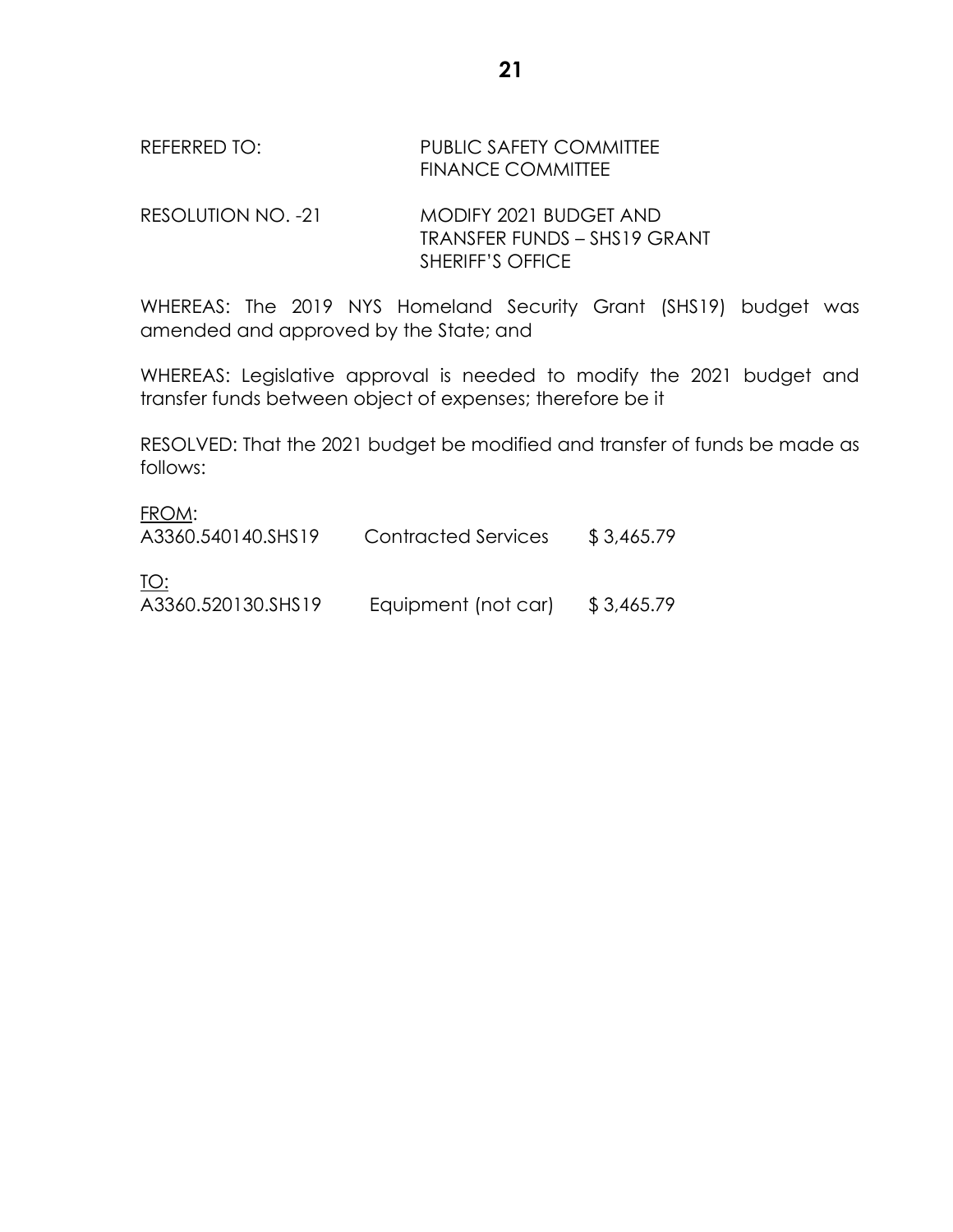RESOLUTION NO. -21 AMEND TIOGA CAREER CENTER BUDGET

WHEREAS: The Tioga Employment Center, as part of the Broome-Tioga Workforce New York for employment and training services, is fully funded under the federal Workforce Innovation and Opportunities Act; and

WHEREAS: Broome County is underspent in Adult funds for Program Year 2020; and

WHEREAS: These funds must be 80% expended/accrued/obligated by June 30, 2021; and

WHEREAS: Tioga Career Center can assist in expending these Adult funds to avoid recapture; and

WHEREAS: Broome County has issued Contract Modification #1 in the amount of \$20,000 funds to Tioga Career Center; therefore be it

RESOLVED: That the Tioga Career Center allocates the funds as follows:

From: CD6293 447910- Federal Aid-Federal Employment Program \$ 20,000.00

| To: | CD6293 520070 Chairs           | \$3,265.59  |
|-----|--------------------------------|-------------|
|     | CD6293 520200 Office Equipment | \$1,189.93  |
|     | CD6293 540420 Office Supplies  | \$4,500.00  |
|     | CD6293 540130 Contracts        | \$11,044.48 |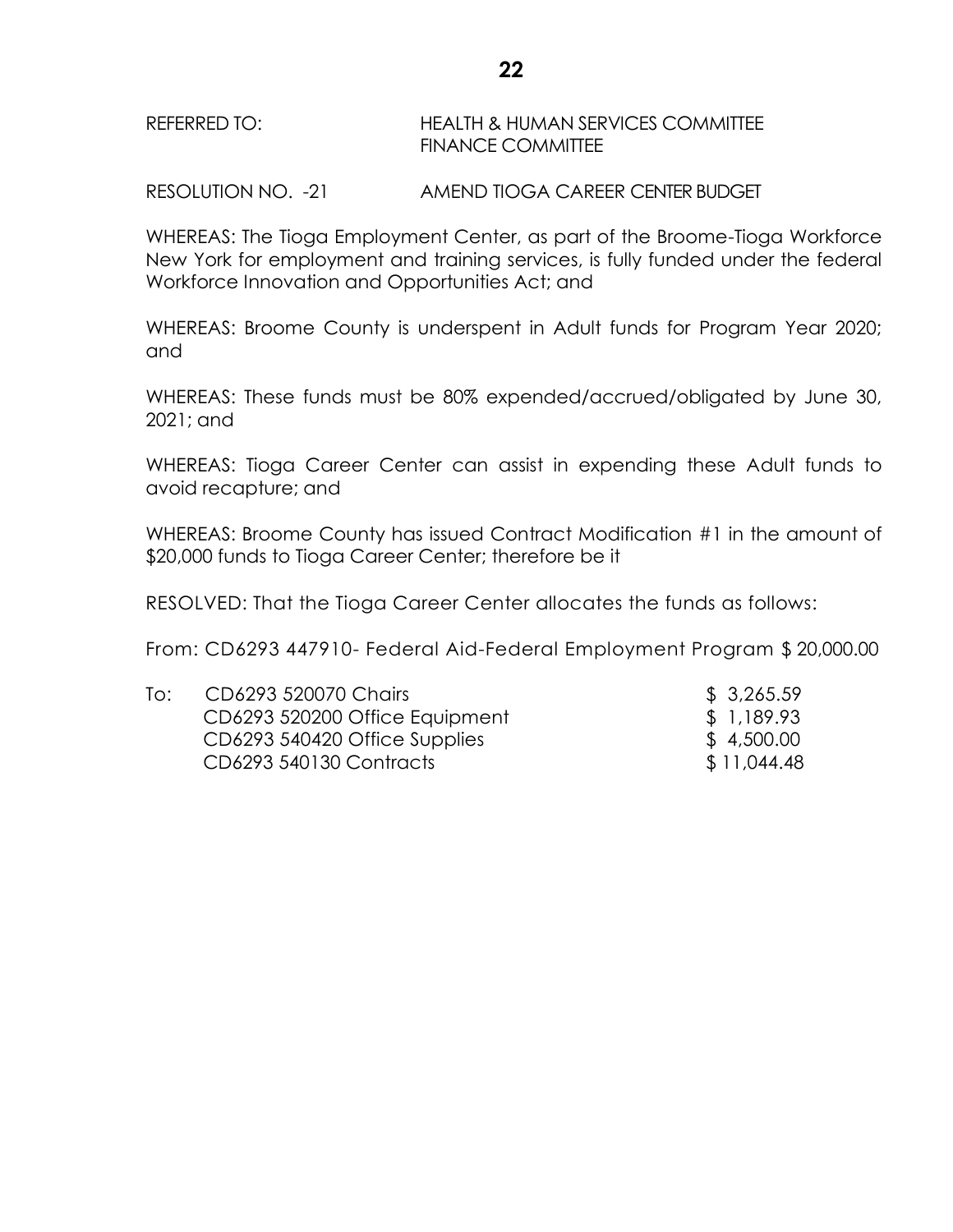REFERRED TO: HEALTH & HUMAN SERVICES COMMITTEE FINANCE COMMITTEE

| RESOLUTION NO. -21 | <b>TRANSFER OF FUNDS</b>   |
|--------------------|----------------------------|
|                    | <b>BUDGET MODIFICATION</b> |
|                    | MENTAL HYGIENE             |

WHEREAS: Tioga County is required to pay the full costs for the treatment of Tioga County residents that have been assigned Criminal Psychiatric services by the NYS Court system; and

WHEREAS: Tioga County Mental Hygiene (TCMH) has received notice that a Tioga County resident was assigned these services, along with the required payment amount; and

WHEREAS: TCMH has determined the amount of additional funding needed for these already incurred mandated expenses within its own budget, yet this will require a budget modification and transfer of funds; and

WHEREAS: Transfer of funds requires Legislative approval; therefore be it

RESOLVED: That the Mental Hygiene budget be modified and funds be transferred as follows:

| From: A4210 510010 Full Time | \$10,000.00 |
|------------------------------|-------------|
| A4309 510010 Full Time       | \$10,000.00 |
| A4310 510010 Full Time       | \$9,919.40  |

To: A4390 540590 Criminal Psychiatric: Services Rendered \$29,919.40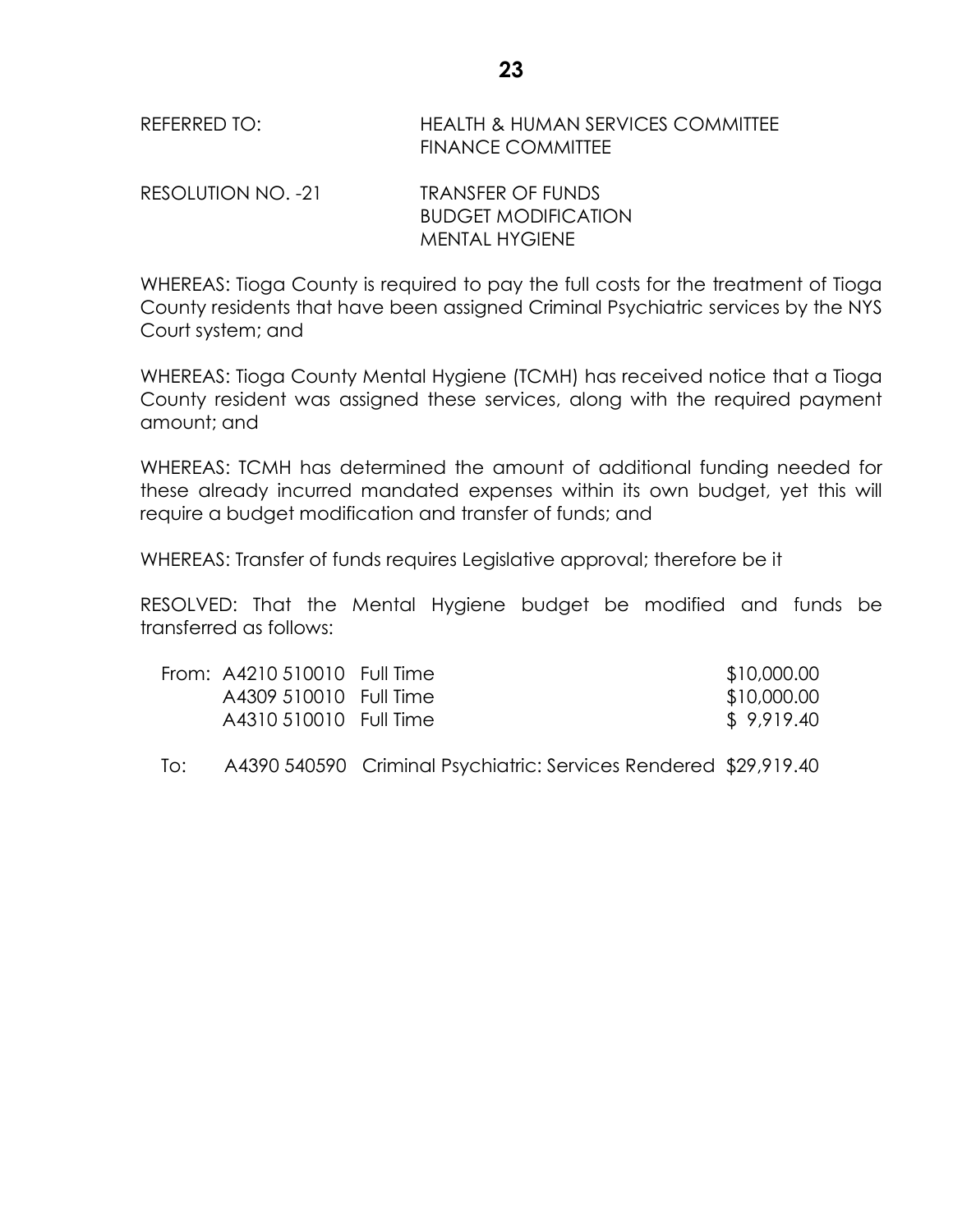# REFERRED TO: ADMINISTRATIVE SERVICES COMMITTEE FINANCE COMMITTEE

#### RESOLUTION NO. -21 AUTHORIZE BOARD OF ELECTIONS BUDGET TRANSFER

WHEREAS: The Tioga County Board of Elections voter registration software is in the process of being upgraded by the vendor NTS Data Services; and

WHEREAS: For optimal efficiency and functionality, NTS recommends using the Fujitsu FI-7700 document scanner to interface with the upgraded software; and

WHEREAS: The Board of Elections is purchasing one scanner for each workstation that processes voter registration documents and absentee envelopes, for a total of two scanners; and

WHEREAS: The scanners should be categorized as "equipment" for budgeting purposes, and each scanner costs approximately \$5,600.00, for a total of \$11,200.00; and

WHEREAS: The Board of Elections expense account for Equipment only has \$4,000 available, but the Training and Election Inspector expenses are projected to be less than budgeted for in 2021; therefore be it

RESOLVED: That the Board of Elections is authorized to execute a budget transfer as follows:

| FROM: | A1450 540143             | Election Inspectors | \$4,500.00 |
|-------|--------------------------|---------------------|------------|
| FROM: | A <sub>1450</sub> 540733 | Training/All Other  | \$4,500.00 |
| TO:   | A1450 520130             | Equipment (Not Car) | \$9,000.00 |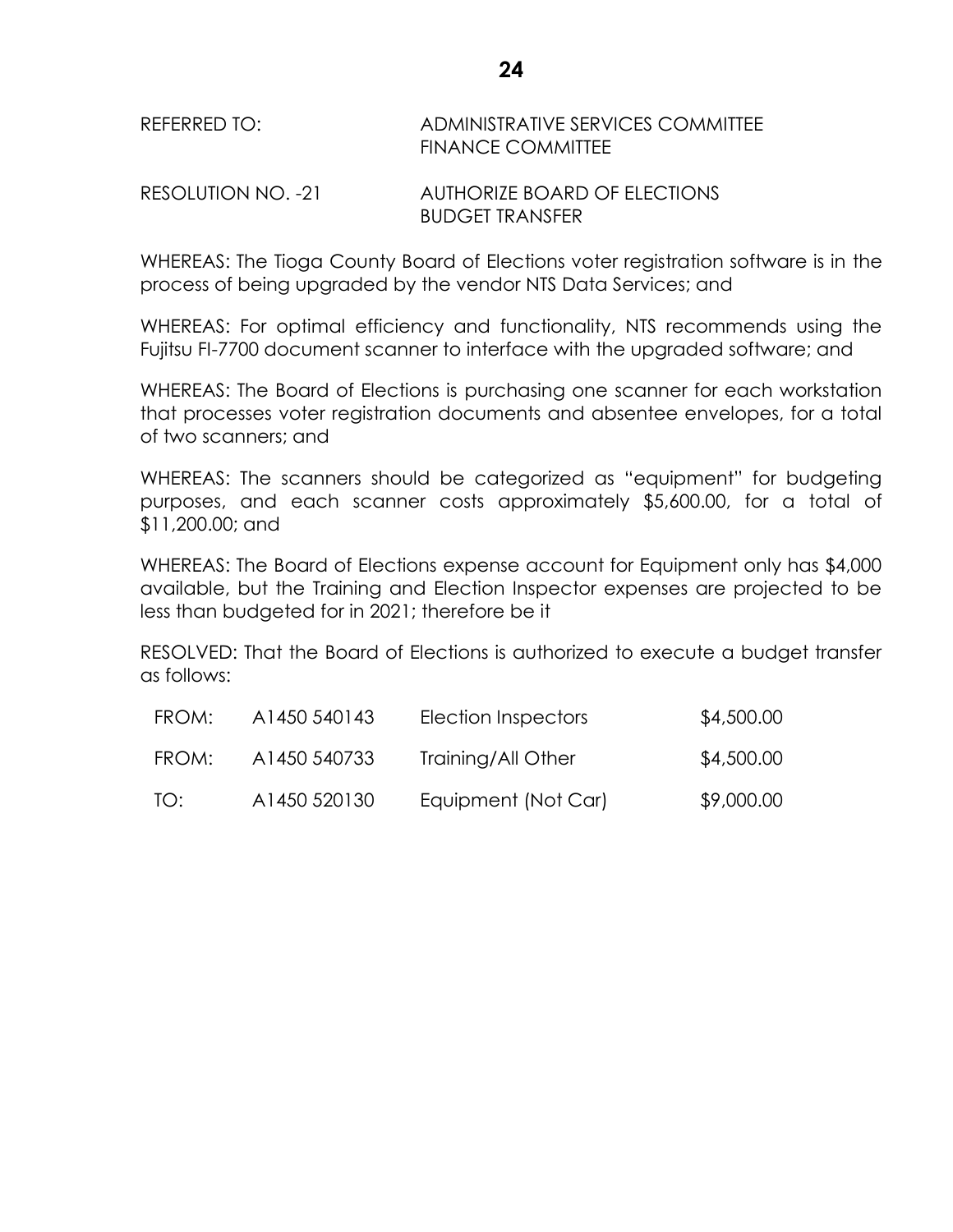| REFERRED TO: | <b>HEALTH &amp; HUMAN SERVICES COMMITTEE</b> |
|--------------|----------------------------------------------|
|              | <b>FINANCE COMMITTEE</b>                     |

RESOLUTION NO. - 21 APPROPRIATIONS OF FUNDS SOCIAL SERVICES

WHEREAS: Additional funding has been awarded to Tioga County Department of Social Services from the Office of Children and Family Services for Non-Residential Domestic Violence Services; and

WHEREAS: A New Hope Center is the approved Non-Residential Domestic Violence Program in Tioga County; and

WHEREAS: Appropriation of Funds requires Legislative approval; therefore be it

RESOLVED: That funding be appropriated as follows:

| From: A6010.446100 Federal Aid: Administration | \$35,412 |
|------------------------------------------------|----------|
|                                                |          |

To: A6010.540140 Contracting Services \$ 35,412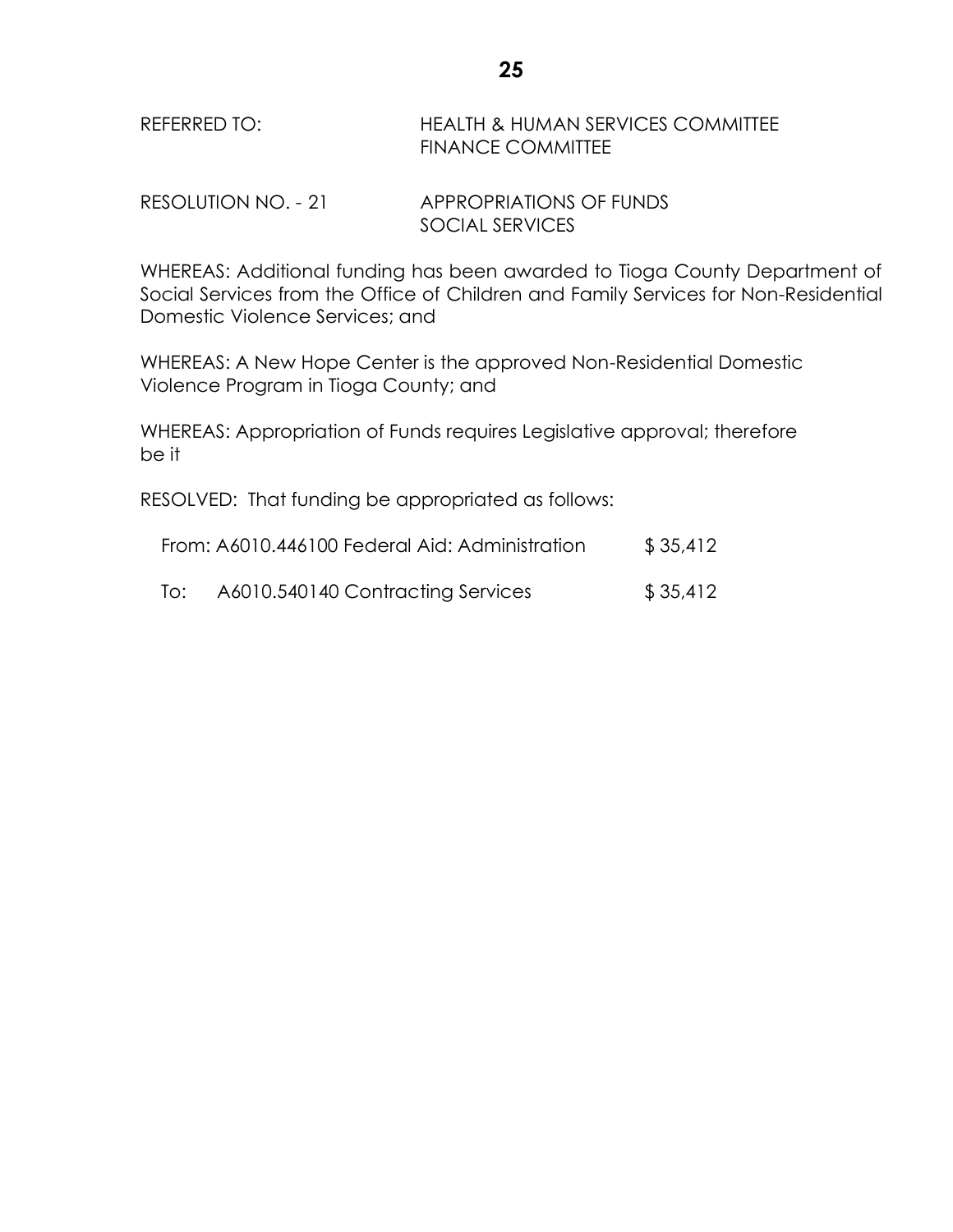| REFERRED TO: | HEALTH & HUMAN SERVICES COMMITTEE |
|--------------|-----------------------------------|
|              | <b>FINANCE COMMITTEE</b>          |

| RESOLUTION NO. - 21 | <b>TRANSFER OF FUNDS</b> |
|---------------------|--------------------------|
|                     | SOCIAL SERVICES          |

WHEREAS: The Northwoods Compass CoPilot software currently used by Child Protective and Adult Protective staff will sunset on June 30, 2022 and be replaced with Northwoods Traverse at a cost of \$321,420; and

WHEREAS: Significant saving of 50% (\$160,710) of the cost can be realized by transitioning to Traverse in 2021; and

WHEREAS: Funds are available for transfer on A6102 MMIS for the cost of this transition; and

WHEREAS: Transfer of funds and budget modifications requires Legislative approval; therefore be it

RESOLVED: That funding be transferred as follows:

| From: A6102.540487 MMIS Program Expense | \$104,306 |
|-----------------------------------------|-----------|
|-----------------------------------------|-----------|

To: A6010.540140 Contracting Services \$ 104,306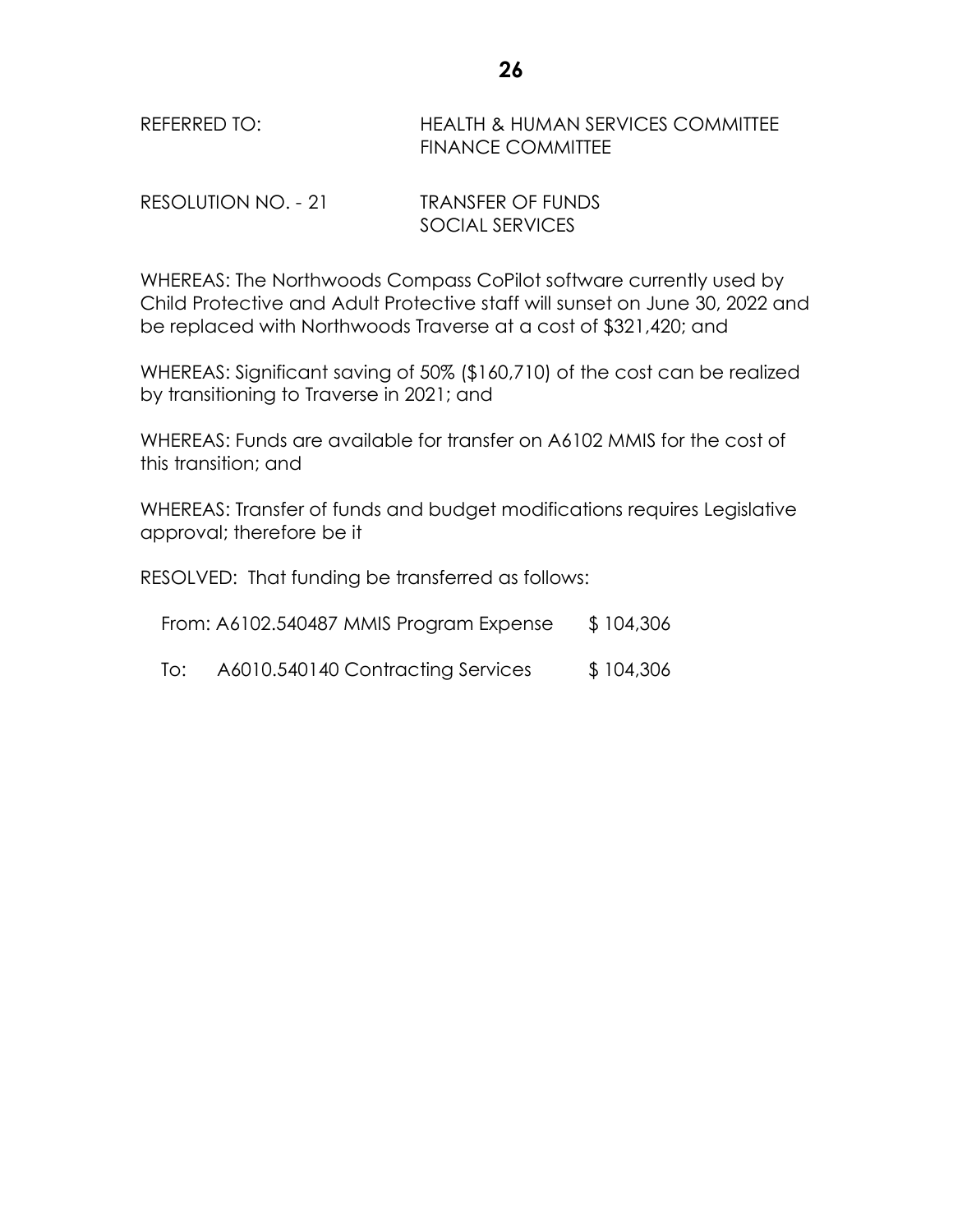| REFERRED TO:       | <b>HEALTH &amp; HUMAN SERVICES COMMITTEE</b><br>PERSONNEL COMMITTEE |
|--------------------|---------------------------------------------------------------------|
| RESOLUTION NO. -21 | AUTHORIZE CREATION OF A FULL-TIME                                   |

WHEREAS: Legislative approval is required for the creation of positions within a County Department; and

MENTAL HYGIENE

CLINICAL SOCIAL WORKER POSITION

WHEREAS: Due to identified needs within the Owego-Apalachin Central School District, the Director of Community Services has demonstrated a necessity of creating an additional full-time Senior Clinical Social Worker (School / Community Based) position; and

WHEREAS: Funding for this position is Fee-For-Service billable revenue and contracted \$32,000 paid annually by the school; therefore be it

RESOLVED: That one full-time Senior Clinical Social Worker (School / Community Based) position (\$60,908 – CSEA SG XVII) is created effective June 16, 2021, in order for the Director of Community Services to fill said position as of August 2, 2021; and be it further

RESOLVED: The Mental Hygiene Department's full-time headcount shall increase from 33 to 34; and be it further

RESOLVED: That funding be appropriated as follows:

|     | From: A4310 416200                                                                           | <b>Mental Health Fees</b>                                                                                                                                                           |          | \$43,926.82                                                              |
|-----|----------------------------------------------------------------------------------------------|-------------------------------------------------------------------------------------------------------------------------------------------------------------------------------------|----------|--------------------------------------------------------------------------|
| To: | A4310 510010<br>A4310 581088<br>A4310 583088<br>A4310 584088<br>A4310 585588<br>A4310 586088 | Full Time Salary<br><b>State Retirement Fringe</b><br>Social Security Fringe<br><b>Workers Compensation Fringe</b><br><b>Disability Insurance Fringe</b><br>Health Insurance Fringe | Æ.<br>\$ | \$30,454.00<br>\$2,247.25<br>\$1,917.88<br>607.21<br>43.55<br>\$8,650.66 |
|     | A4310 588988                                                                                 | <b>EAP Fringe</b>                                                                                                                                                                   |          | 6.27                                                                     |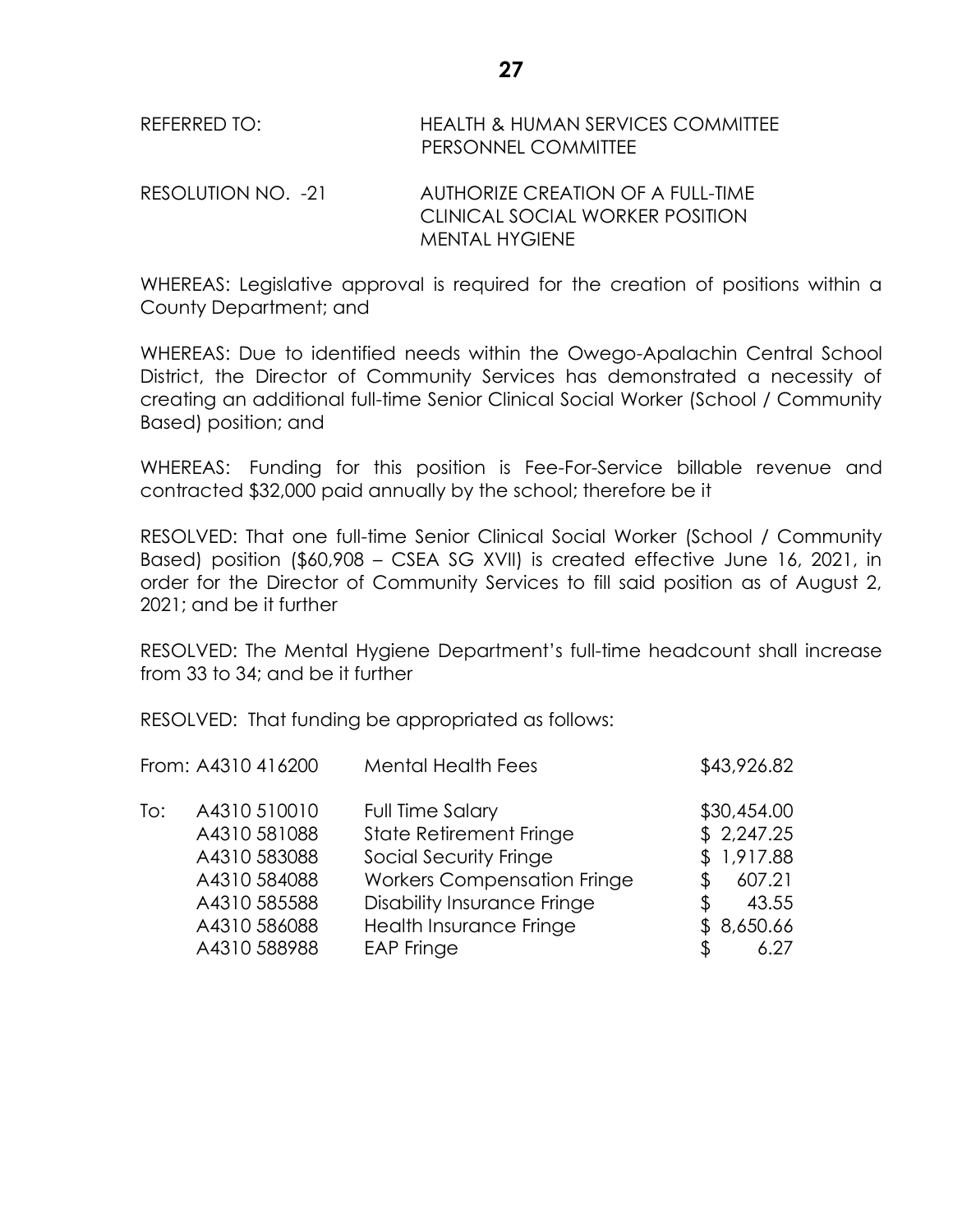| REFERRED TO: | ADMINISTRATIVE SERVICES COMMITTEE |
|--------------|-----------------------------------|
|              | PERSONNEL COMMITTEE               |
|              | LEGISLATIVE WORKSESSION           |
|              | <b>FINANCE COMMITTEE</b>          |

RESOLUTION NO. -21 AUTHORIZATION TO CREATE AND FILL ONE (1) TEMPORARY PART-TIME VETERAN'S SERVICE OFFICER POSITION; AUTHORIZE BUDGET MODIFICATION AND APPROPRIATION FOR TIOGA COUNTY VETERANS' SERVICE AGENCY

WHEREAS: Legislative approval is required for the creation of any position and for budget modification and appropriation of funds; and

WHEREAS: Due to a leave of absence, the Tioga County Veterans' Service Agency will have a part-time Veteran's Service Officer vacancy for a one year duration (beginning September 7, 2021 and ending September 6, 2022); and

WHEREAS: The Director of Veterans' Service Agency would like to backfill said vacancy and also be allowed to have an overlap of training prior to the commencement of the leave of absence in order to provide seamless services to the veteran community during this period of transition; and

WHEREAS: The duration for said training is anticipated for a period of 9 weeks at 17 hours a week in the amount of \$17.04 per hour with a maximum cost of \$2,608.00; and

WHEREAS: The Director does not have this money in the Agency's 2021 budget and as a result, a budget modification in the amount of \$2,608.00 is necessary; therefore be it

RESOLVED: That one (1) part-time Veteran's Service Officer position be created and filled for a temporary duration effective July 6, 2021, at a rate of \$17.04 per hour for a duration not to exceed nine (9) weeks and that the 2021 budget be revised, modified and apportioned as follows:

| From: A1990-540715 County Contingency Account       | \$2,608.00 |
|-----------------------------------------------------|------------|
| To: A6510 510020 Part Time/Temporary Hire (9 weeks) | \$2,608.00 |

and be it further

RESOLVED: That as of September 7, 2021, the temporary part-time Veteran's Service Officer shall continue employment in the permanent, part-time Veteran's Service Officer position until such time the leave of absence ends.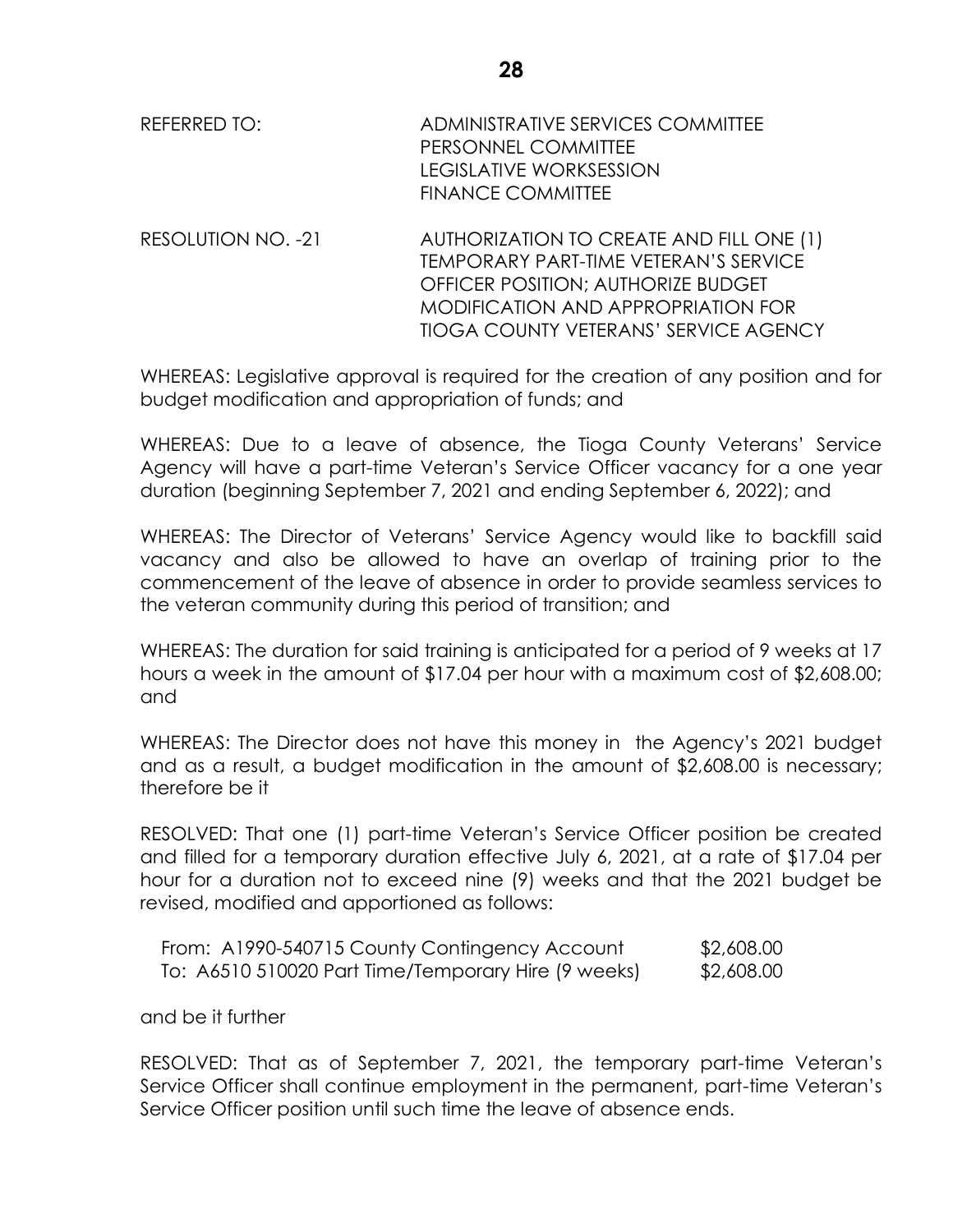| REFERRED TO:       | LEGAL/FINANCE COMMITTEE<br>PERSONNEL COMMITTEE |
|--------------------|------------------------------------------------|
| RESOLUTION NO. -21 | AUTHORIZE CREATION OF ADDITIONAL               |

PART-TIME ASSISTANT PUBLIC DEFENDER PUBLIC DEFENDER'S OFFICE

WHEREAS: Legislative approval is required to create any job title within Tioga County; and

WHEREAS: Due to caseload, the Public Defender has a need to create an additional part-time Assistant Public Defender position who will work no more than 34 hours biweekly; and

WHEREAS: Funding (\$35,000 annually) for said position is available from the Indigent Legal Service Grant; and

WHEREAS: The Public Defender has identified a qualified candidate to fill said part-time position; therefore be it

RESOLVED: That the Tioga County Legislature authorizes the creation of an additional part-time Assistant Public Defender position effective July 6, 2021; and be it further

RESOLVED: That the Public Defender shall be authorized to appoint Rhonda Pasto to said position at the 2021 annual salary of \$35,000 effective July 6, 2021; and be it further

RESOLVED: That the Public Defender's part-time headcount shall increase from 5 to 6.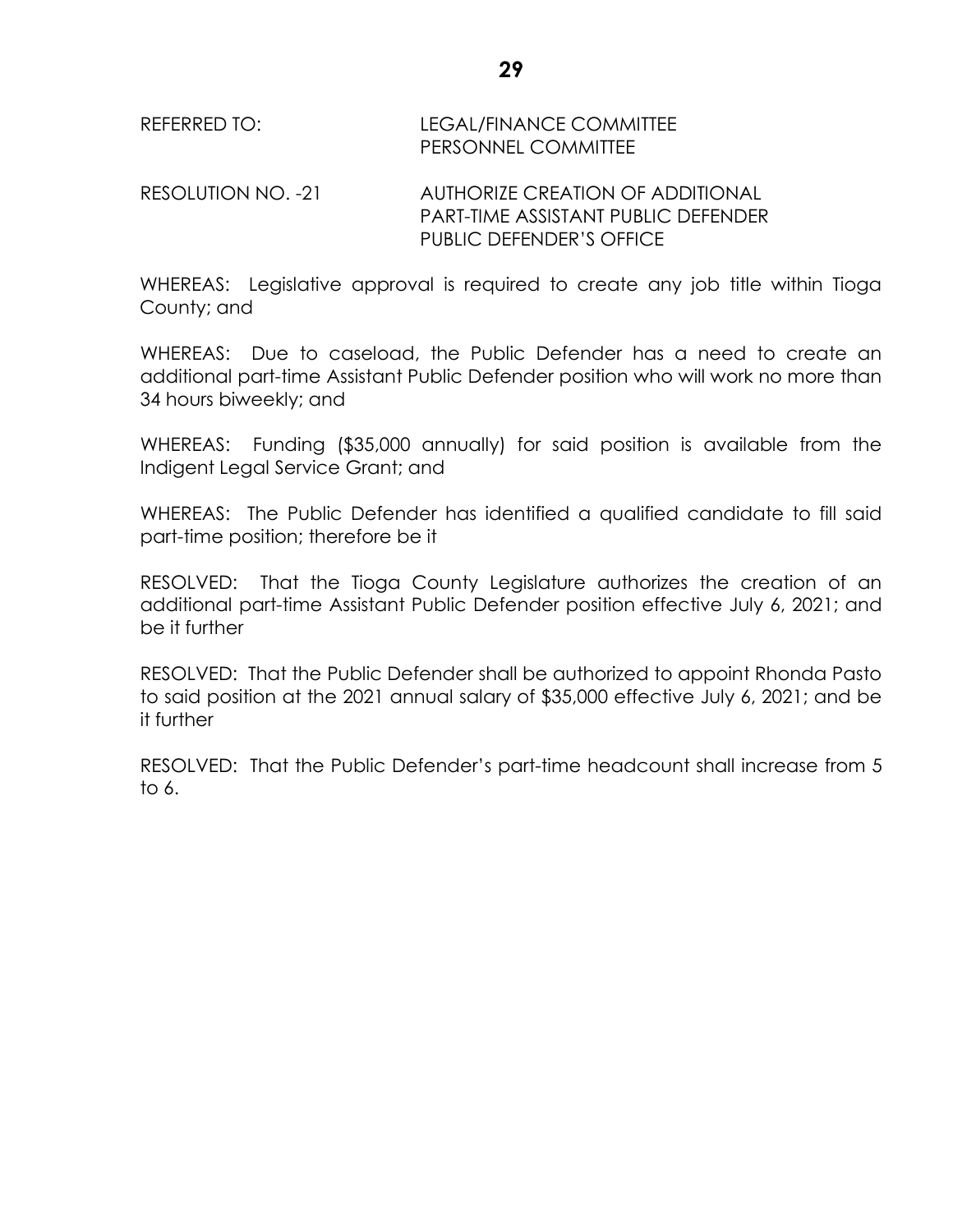## REFERRED TO: LEGAL/FINANCE COMMITTEE PERSONNEL COMMITTEE

RESOLUTION NO. -21 AUTHORIZE TO APPOINT PART-TIME PARALEGAL PUBLIC DEFENDER'S OFFICE

WHEREAS: Legislative approval is required for any appointment to a non-union title or a part-time position within Tioga County; and

WHEREAS: Due to resignation, a part-time Paralegal position has been vacant in the Public Defender's office since March 31, 2021; and

WHEREAS: Following recruitment, the Public Defender has identified a qualified candidate to fill said position; therefore be it

RESOLVED: That the Tioga County Legislature authorizes the Public Defender to appoint Karen Weston to the title of Paralegal (PT) at an hourly rate of \$16.49 effective June 21, 2021.